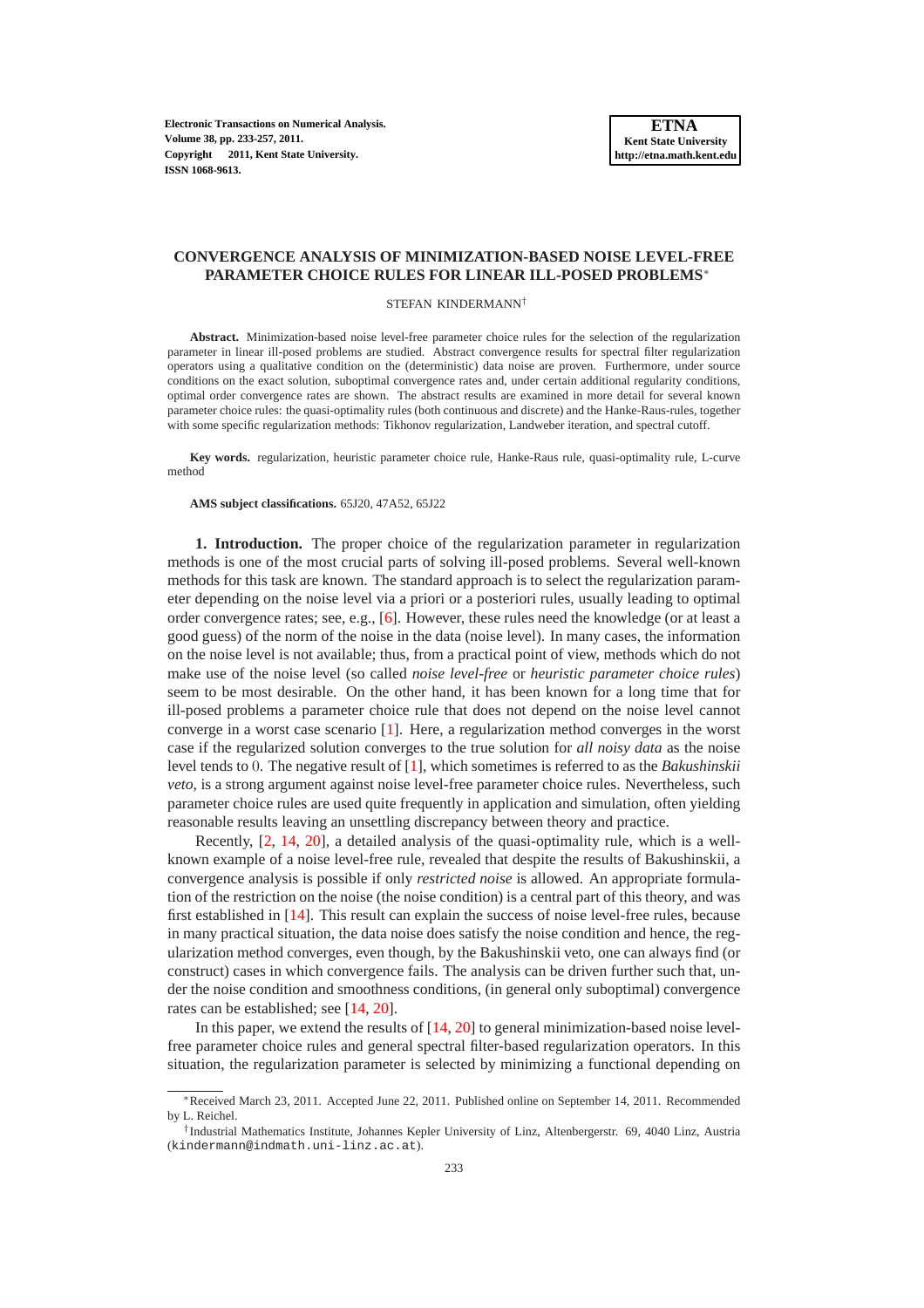# 234 S. KINDERMANN

the regularization parameter and the given data, but not on the noise level. Let us mention that an important source of ideas for the proofs for this article is [\[20\]](#page-24-4), where the quasi-optimality rule was analyzed for general linear regularization methods. In this paper, we establish the convergence and convergence rate results of [\[20\]](#page-24-4) for other parameter choice rules. As particular examples, we study in detail the Hanke-Raus rules, the quasi-optimality rules (continuous and discrete) and to a lesser extent the L-curve method.

The paper is organized as follows. In Section [2,](#page-1-0) we state some basic definitions and conditions for general spectral filter-based regularization operators and define the minimizationbased parameter choice rules in an abstract setting under some standard assumptions, which we impose on the corresponding functionals.

In Section [3,](#page-4-0) we prove in a general framework (i.e., for general regularization operators and general parameter choice functionals) convergence and convergence rates for these methods.

In Section [4,](#page-10-0) we define some specific examples of noise level-free parameter choice rules and apply the convergence result of Section [3](#page-4-0) to these cases. The conditions there are stated for general spectral filter-based regularizations.

In Section [5,](#page-17-0) we verify these conditions for some prototypical regularization methods, namely Tikhonov regularization, Landweber iteration and spectral cutoff in connection with the above mentioned parameter choice rules. Furthermore, in this section, we explain the drawback of the L-curve method.

Finally, in Section [6,](#page-22-0) we review the results and interpret the stated conditions on an informal level.

<span id="page-1-0"></span>**2. Noise level-free parameter choice rules.** We consider linear ill-posed equations in Hilbert spaces,

<span id="page-1-1"></span>
$$
Ax = y,
$$

where  $A: X \to Y$  is an operator between Hilbert spaces X, Y, with x the unknown solution and  $y$  the given data. Such equations can be approximately solved by regularization operators. In the following, we study linear spectral filter-based regularization operators. Suppose that we are given a family of regularization operators

$$
R_{\alpha}: Y \to X, \quad \alpha \in M \subset (0, \alpha_0],
$$

with M being a set of possible regularization parameters such that

(2.1)  $\overline{M} = M \cup \{0\},\$ 

where  $\overline{M}$  denotes the closure of M. In particular, by this condition, 0 is a limit point of M. We consider regularization operators defined by spectral filter functions that satisfy the general conditions of a regularization method [\[6\]](#page-24-0). More precisely, we impose the following:

DEFINITION 2.1. *Let* M *satisfy* [\(2.1\)](#page-1-1)*. A spectral filter is a family of piecewise continuous*  $\mathit{functions}\ g_{\alpha} : [0, \|A\|^2] \to \mathbb{R},\ \alpha \in M\ \mathit{satisfying}$ 

• *there exists a constant*  $C_q$  *and for all*  $\tau > 0$  *a constant*  $G_\tau$  *with* 

(2.2) 
$$
\sup_{\alpha \in \overline{M}} \sup_{\lambda \in [0, \Vert A \Vert^2]} |\lambda g_{\alpha}(\lambda)| \leq C_g,
$$

(2.3) 
$$
\sup_{\alpha \in M \cap [\tau, \alpha_0]}\sup_{\lambda \in [0, \|\mathcal{A}\|^2]} |g_{\alpha}(\lambda)| \leq G_{\tau},
$$

• *for all*  $\lambda \in (0, \|A\|^2]$ 

<span id="page-1-2"></span>
$$
\lim_{M \ni \alpha \to 0} g_{\alpha}(\lambda) = \frac{1}{\lambda}.
$$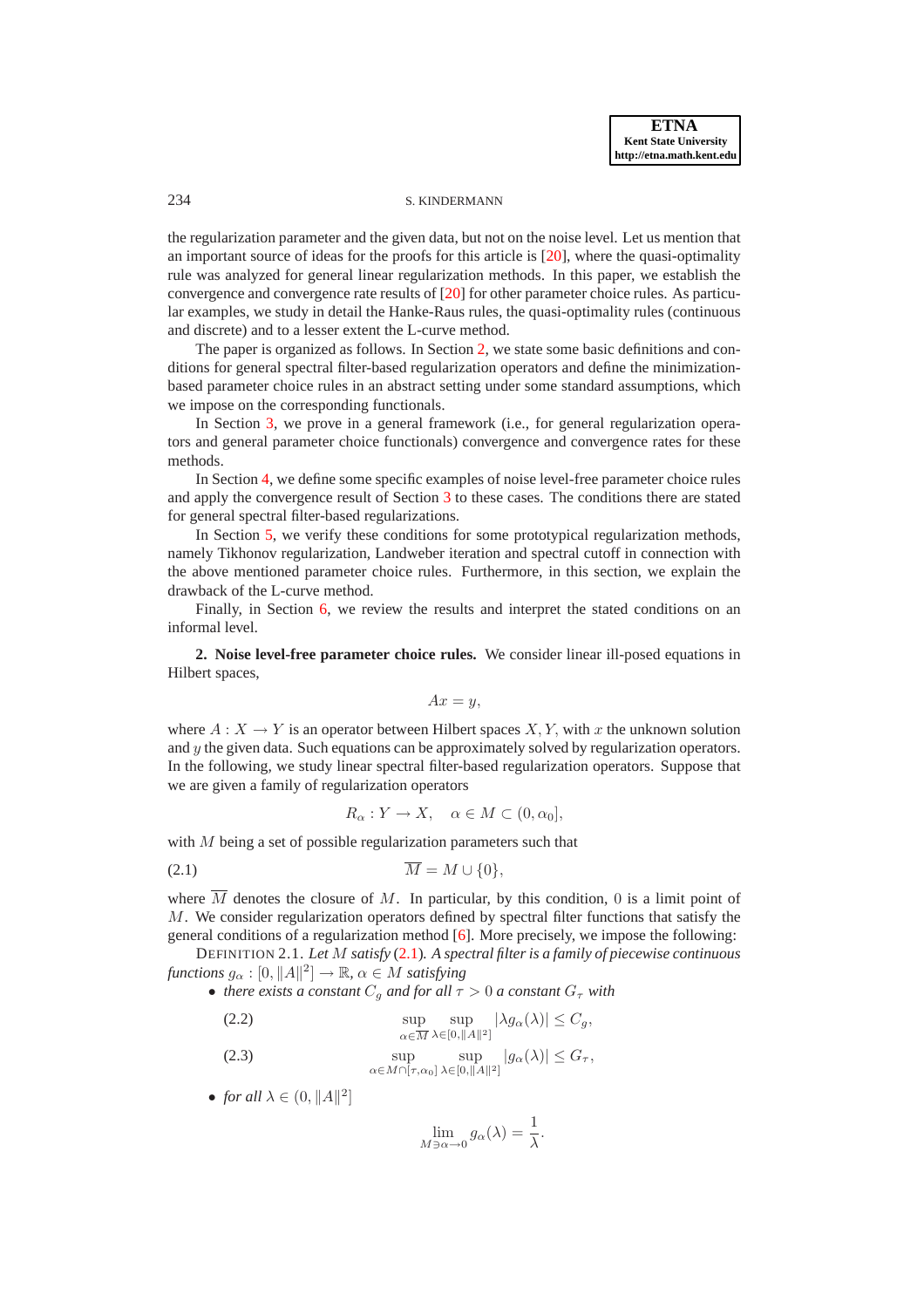*For a family of spectral filter functions we define the residual functions*

$$
r_{\alpha}(\lambda) := 1 - \lambda g_{\alpha}(\lambda).
$$

In all of the following we consider only regularization operators defined by a spectral filter, i.e,

$$
R_{\alpha}y = \int g_{\alpha}(\lambda) dE_{\lambda} A^* y.
$$

Using the notation of [\[6\]](#page-24-0),  $E_\lambda$  denotes a spectral family of  $A^*A$ , a spectral family of  $AA^*$  will be denoted by  $F_{\lambda}$ , and Q denotes the orthogonal projector onto  $\overline{R(A)}$ .

A convergence rate analysis will be derived for monotone spectral filters.

DEFINITION 2.2. *We say that a function*  $g_{\alpha}$  *is a monotone spectral filter if for all*  $\lambda \in (0, \|A\|^2]$ 

<span id="page-2-5"></span>(2.4) 
$$
M \ni \alpha \mapsto |g_{\alpha}(\lambda)| \text{ is monotonically decreasing},
$$

(2.5)  $M \ni \alpha \mapsto |r_{\alpha}(\lambda)|$  *is monotonically increasing*.

An *index function* [\[19\]](#page-24-5) is a function  $\phi : \mathbb{R}^+ \to \mathbb{R}^+$  that is continuous and strictly monotonically increasing and satisfies  $\phi(0) = 0$ . For the convergence rate analysis we will need some further conditions on the filter functions.

• There is a constant  $\overline{C}_c$  such that

<span id="page-2-1"></span>(2.6) 
$$
|g_{\alpha}(\lambda)| \leq \frac{\overline{C}_{c}}{\alpha} \quad \forall 0 \leq \lambda \leq ||A||^{2}.
$$

• There is a constant  $0 < \eta \le ||A||^2$  such that for all  $0 < \gamma \le 1$  there exists a constant  $C_{l,\gamma}$  such that

<span id="page-2-4"></span>
$$
(2.7) \t |g_{\alpha}(\lambda)| \ge \frac{C_{l,\gamma}}{\alpha} \quad \forall \, 0 \le \lambda \le \gamma \alpha \quad 0 \le \gamma \alpha \le \eta, \quad \alpha \in M.
$$

• There is a constant  $0 < \eta \le ||A||^2$  such that for all  $0 < \gamma \le 1$  there exists a constant  $C_{h,\gamma}$  such that

<span id="page-2-3"></span>
$$
(2.8) \qquad |g_{\alpha}(\lambda)| \ge \frac{C_{h,\gamma}}{\lambda} \quad \forall \gamma \alpha \le \lambda \le ||A||^2 \quad 0 \le \gamma \alpha \le \eta, \quad \alpha \in M.
$$

• There is a constant  $0 < \eta \le ||A||^2$  such that for all  $0 < \gamma \le 1$  there exists a constant  $\underline{D}_{l,\gamma}$  such that

<span id="page-2-6"></span><span id="page-2-2"></span><span id="page-2-0"></span>
$$
(2.9) \t|r_{\alpha}(\lambda)| \geq \underline{D}_{l,\gamma} \quad \forall \, 0 < \lambda \leq \gamma \alpha \quad 0 \leq \gamma \alpha \leq \eta, \quad \alpha \in M.
$$

Similar conditions were used in [\[20\]](#page-24-4). We also need the concept of qualification; see, e.g., [\[6\]](#page-24-0) and the generalization in [\[19\]](#page-24-5).

DEFINITION 2.3. *We say that an index function* ρ *has a qualification (for the spectral filter*  $g_{\alpha}$ *) if there is a constant*  $D_{\rho}$  *such that* 

(2.10) 
$$
|r_{\alpha}(\lambda)|\rho(\lambda) \leq D_{\rho}\rho(\alpha) \quad \forall \alpha \in M, \lambda \in (0, \|A\|^2].
$$

We say that  $\mu_0 \in \mathbb{R}^+$  is a qualification index if  $\rho(\lambda) = \lambda^{\mu_0}$  is a qualification and there is a *constant*  $0 < \eta < ||A||^2$  *such that for all*  $0 < \gamma \le 1$  *there exists a constant*  $D_{ind,\mu_0,\gamma}$  *such that*

<span id="page-2-7"></span>
$$
(2.11) \t|r_{\alpha}(\lambda)|\lambda^{\mu_0}\geq D_{ind,\mu_0,\gamma}\alpha^{\mu_0}\quad\forall\,\gamma\alpha\leq\lambda\leq\|A\|^2\quad 0\leq\gamma\alpha\leq\eta,\quad\alpha\in M.
$$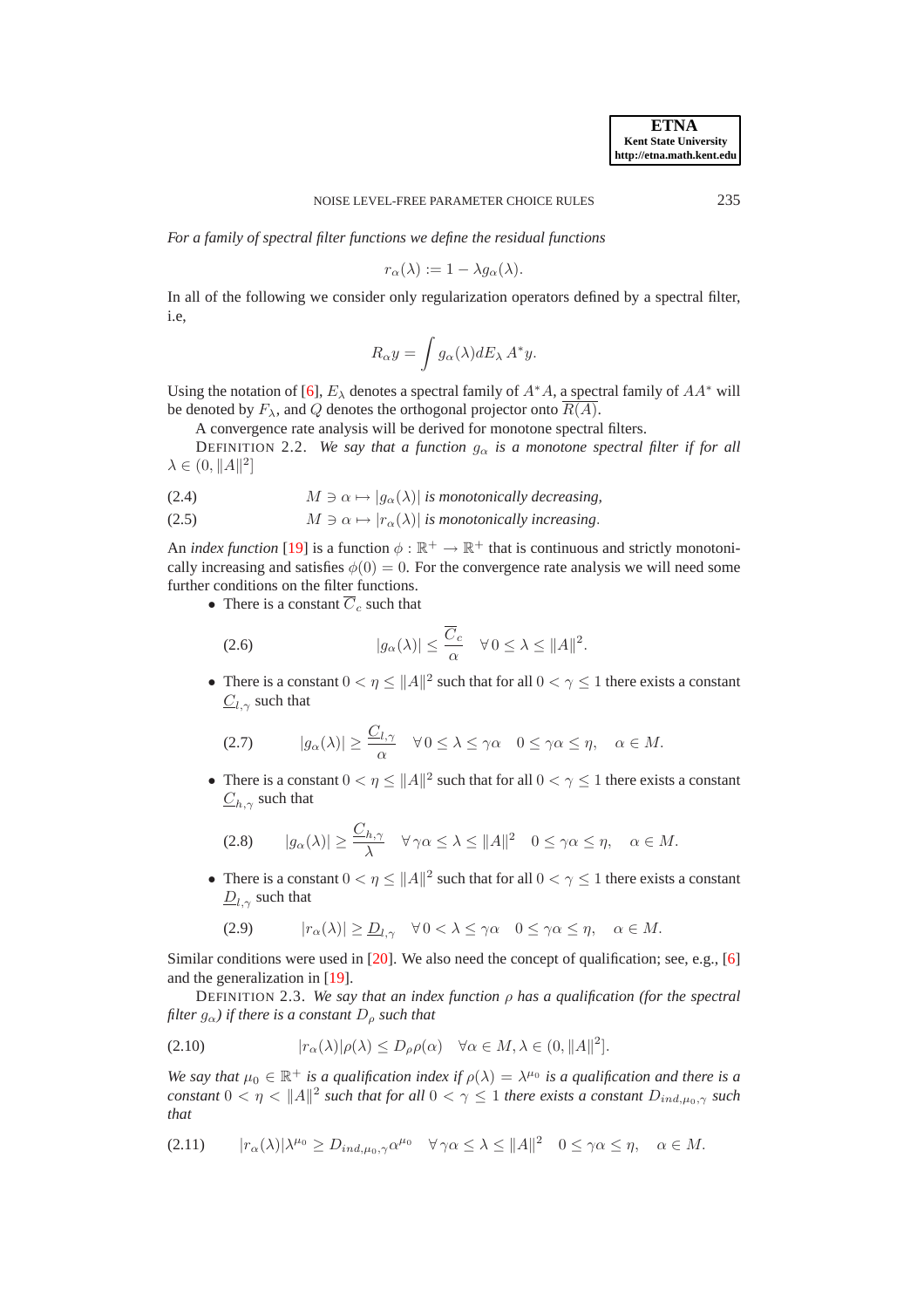#### 236 S. KINDERMANN

Note that the notion of qualification is sometimes used differently. Many authors simply refer to the qualification index  $\mu_0$  in Definition [2.3](#page-2-0) as the qualification. In this paper, the qualifi-cation is an index function as in [\[19\]](#page-24-5), and to distinguish it from the classical qualification  $\mu_0$ we refer to this number as the qualification index.

For a continuous regularization method, the regularization parameter is usually chosen in some interval

$$
M = M_c = (0, \alpha_0),
$$

while for a discrete regularization method the regularization parameter (usually the inverse of an iteration index) is in a discrete set

 $M = M_d = \bigcup^{\infty}$  $\bigcup_{i=1} {\alpha_i}$   $\alpha_i$  strictly monotonically decreasing with  $\lim_{i\to\infty} \alpha_i = 0$ .

Let us give some examples of regularization operators:

• Tikhonov regularization,  $M_c = (0, \alpha_0)$ 

$$
g_{\alpha}(\lambda) = \frac{1}{\lambda + \alpha}, \quad r_{\alpha}(\lambda) = \frac{\alpha}{\lambda + \alpha},
$$

• Landweber iteration,  $||A|| \leq 1$ ,  $M_d = \{\frac{1}{k}, k \in N\}$ ,  $\alpha = \frac{1}{k}$ ,

$$
g_{\alpha}(\lambda) = g_{\frac{1}{k}}(\lambda) = \sum_{i=0}^{k-1} (1 - \lambda)^i, \quad r_{\frac{1}{k}}(\lambda) = (1 - \lambda)^k,
$$

• spectral cutoff:  $M_c = (0, \alpha_0)$  (continuous) or  $M = M_d = {\sigma_i}$  (truncated singular value decomposition), where the  $\sigma_i$  are the singular values of the compact operator A.

$$
g_{\alpha}(\lambda) = \begin{cases} \frac{1}{\lambda} & \lambda \geq \alpha, \\ 0 & \lambda < \alpha, \end{cases} \quad r_{\alpha}(\lambda) = \begin{cases} 0 & \lambda \geq \alpha, \\ 1 & \lambda < \alpha. \end{cases}
$$

Note that any continuous regularization method can be made a discrete one by restricting the set of allowed regularization parameters to a discrete set.

All these regularization operators are defined by monotone spectral filter functions. Moreover, Tikhonov regularization and Landweber iteration satisfy [\(2.6\)](#page-2-1)–[\(2.9\)](#page-2-2); spectral cutoff satisfies [\(2.6\)](#page-2-1), [\(2.8\)](#page-2-3), [\(2.9\)](#page-2-2), while [\(2.7\)](#page-2-4) does not hold; cf. [\[20\]](#page-24-4).

Let us furthermore introduce some standard notation. We will denote by  $y \in D(A^{\dagger})$  the (unknown) exact data, and by  $x^{\dagger} = A^{\dagger}y$  the unknown exact solution. In practice, only a noisy version of y is known, which we denote by  $y_\delta$ . For a given  $y_\delta$  we define the noise level

$$
||y_{\delta} - y||_Y = \delta \quad y \in D(A^{\dagger})
$$

in the usual way. As already mentioned, for noise level-free parameter choice rules, knowledge of  $\delta$  is *not* used.

For the heuristic rules in this paper the regularization parameter is chosen as a minimizer of a functional  $\alpha \mapsto \psi(\alpha, y_\delta)$ . Let  $R_\alpha$  be a fixed family of regularization operators with M as in [\(2.1\)](#page-1-1). We consider rules using certain positive functionals  $\psi$  that satisfy the following conditions.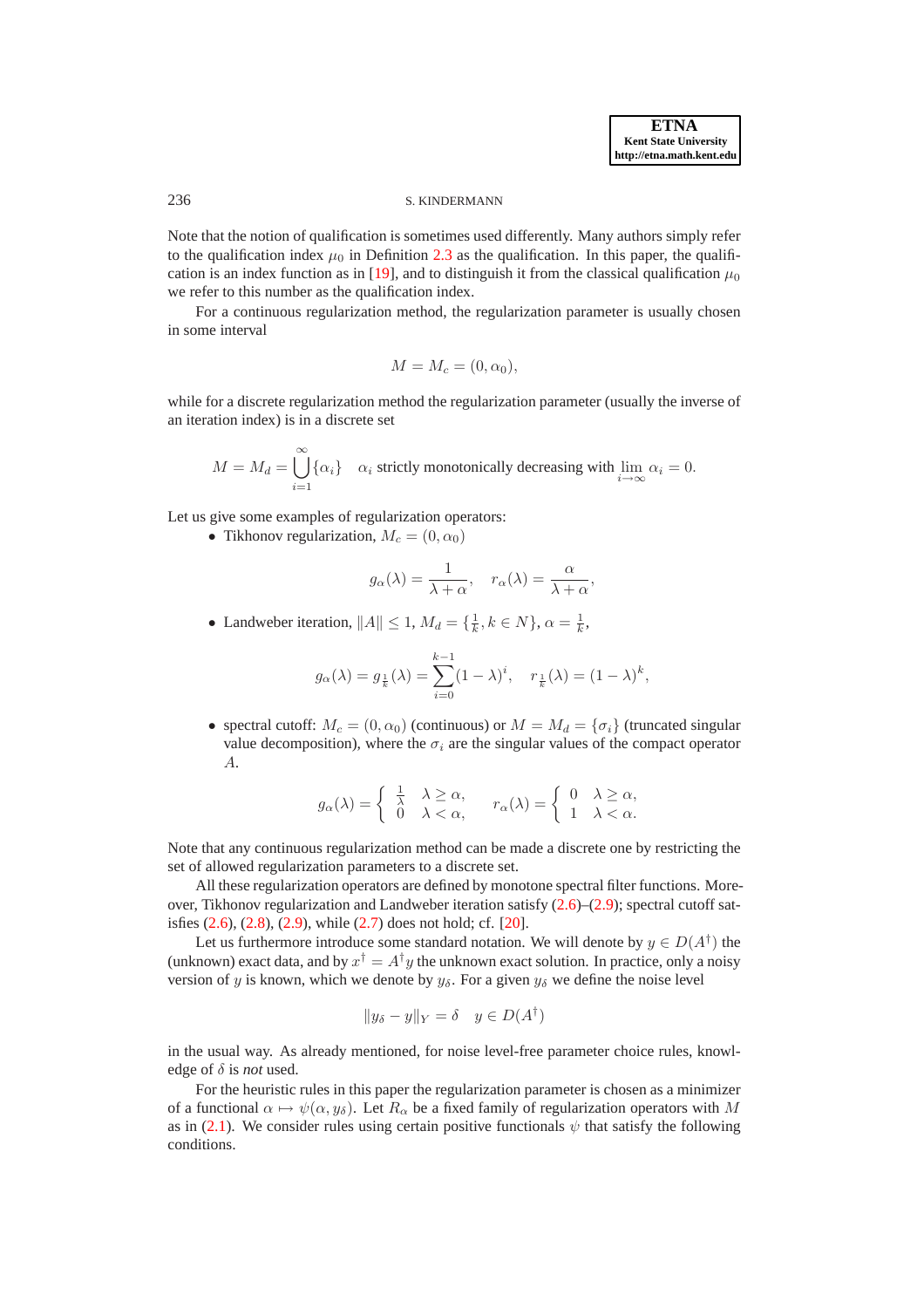<span id="page-4-6"></span><span id="page-4-1"></span>ASSUMPTION 2.4.

*A1.* ψ *is nonnegative:*

$$
\psi: M \times Y \to \mathbb{R}_0^+.
$$

<span id="page-4-5"></span>*A2. For all*  $\alpha \in M$ *,*  $y \in Y$ *,*  $\psi$  *is symmetric:* 

$$
\psi(\alpha, -y) = \psi(\alpha, y).
$$

<span id="page-4-3"></span>*A3. For any*  $\alpha \in M$ ,

$$
\psi(\alpha,.) : Y \to \mathbb{R}_0^+
$$

*is continuous.*

<span id="page-4-7"></span>*A4. For any*  $z \in Y$ ,

$$
\psi(.,z):M\to\mathbb{R}_0^+
$$

<span id="page-4-4"></span>*is lower semicontinuous. A5. If*  $z \in D(A^{\dagger})$ *, then* 

<span id="page-4-2"></span>
$$
\lim_{\alpha \to 0} \psi(\alpha, z) = 0.
$$

It will be shown that most of the well-known minimization-based noise level-free parameter choice rules correspond to a functional  $\psi$  that satisfies these conditions.

We now state a class of parameter choice rules: Given a functional  $\psi$  that satisfies As-sumption [2.4,](#page-4-1) we define a regularization parameter  $\alpha^*(y_\delta)$  as

(2.12) 
$$
\alpha^*(y_\delta) := \begin{cases} \operatorname{argmin}_{\alpha \in M} \psi(\alpha, y_\delta) & \text{if a minimum in } M \text{ exists,} \\ 0 & \text{else.} \end{cases}
$$

In the case that there are multiple global minima, we simply select an arbitrary one; the convergence properties will not depend on the specific choice. Obviously, we do not need any information on the noise level to choose  $\alpha^*(y_\delta)$ , but only the given noisy data  $y_\delta$ .

It is convenient to extend the definition of  $\psi$  to  $\alpha = 0$ :

(2.13) 
$$
\overline{\psi}(\alpha, y_{\delta}) : \overline{M} \times Y \to [0, \infty] \n\overline{\psi}(\alpha, y_{\delta}) := \begin{cases}\n\psi(\alpha, y_{\delta}) & \text{if } \alpha > 0 \\
\liminf_{\tau \to 0} \psi(\tau, y_{\delta}) & \text{if } \alpha = 0.\n\end{cases}
$$

Note that a realization of the parameter choice  $\alpha^*(y_\delta)$  can also be written as

$$
\alpha^*(y_\delta) = \max\{\operatorname{argmin}_{\alpha \in \overline{M}} \overline{\psi}(\alpha, y_\delta)\}.
$$

<span id="page-4-0"></span>**3. Convergence and convergence rates.** We analyze the convergence of spectral filterbased regularization methods with the parameter choice rules defined in [\(2.12\)](#page-4-2). At first, we study conditions that yield convergence of such methods. We remind the reader that  $\delta$  denotes the noise level,  $y_{\delta}$  are the given noisy data, and y denotes the exact data.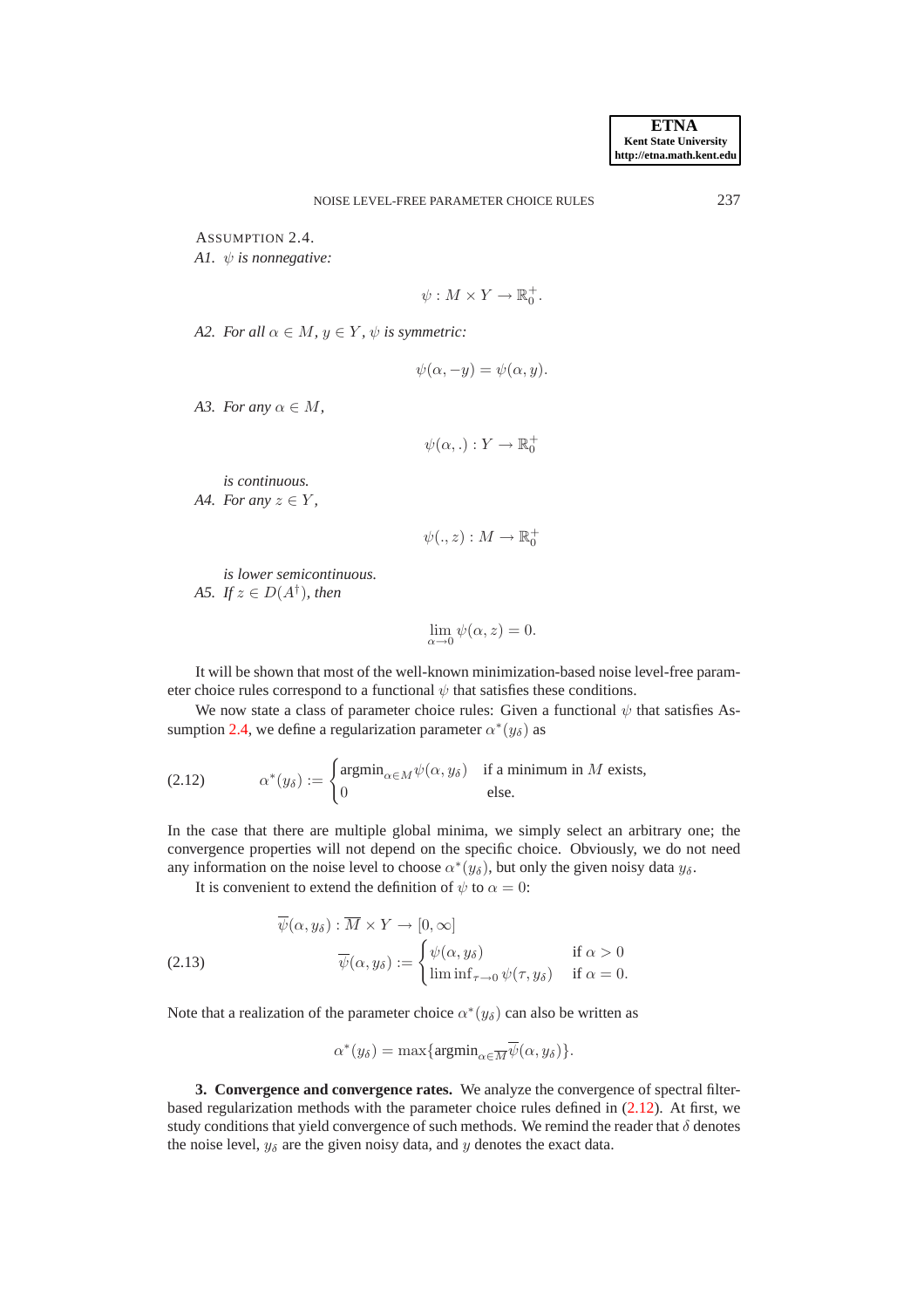#### 238 S. KINDERMANN

**3.1. Abstract convergence result.** The main result in this subsection is Theorem [3.6.](#page-6-0) PROPOSITION 3.1. Let Assumption [2.4](#page-4-1) hold, and let the parameter  $\alpha^*(y_\delta)$  be defined by [\(2.12\)](#page-4-2)*. Then*

<span id="page-5-2"></span>
$$
\lim_{\delta \to 0} \overline{\psi}(\alpha^*(y_\delta), y_\delta) = 0.
$$

*Proof.* Let  $y \in D(A^{\dagger})$  be fixed and  $y_{\delta_k}$  be a sequence of noisy data such that their noise levels satisfy  $\delta_k \to 0$ . By definition, for arbitrary  $\alpha \in M$  fixed, we have

$$
\overline{\psi}(\alpha^*(y_\delta), y_{\delta_k}) \leq \psi(\alpha, y_{\delta_k}).
$$

By continuity ([A3\)](#page-4-3) we have that  $\lim_{\delta_k \to 0} \psi(\alpha, y_{\delta_k}) = \psi(\alpha, y)$ ; hence for all  $\alpha \in M$ ,

$$
\limsup_{\delta_k \to 0} \overline{\psi}(\alpha^*(y_\delta), y_{\delta_k}) \leq \psi(\alpha, y).
$$

According to ([A5\)](#page-4-4) the right-hand side in this inequality tends to 0 as  $\alpha \to 0$ ; hence

<span id="page-5-3"></span> $\Box$ 

$$
0 \leq \liminf_{\delta_k \to 0} \overline{\psi}(\alpha^*(y_\delta), y_{\delta_k}) \leq \limsup_{\delta_k \to 0} \overline{\psi}(\alpha^*(y_\delta), y_{\delta_k}) \leq 0,
$$

which proves the proposition.

In order to prove convergence, one has to impose additional conditions. The first one is a consistency condition that relates  $\psi$  to the approximation error.

<span id="page-5-1"></span>CONDITION 3.2 (Consistency). Let  $z \in D(A^{\dagger})$  be fixed. For all  $\alpha \in M$ , and all *sequences*  $(\alpha_n)_n \in M$ ,  $(z_n)_n \in Y$  *with*  $\lim_{n \to \infty} \alpha_n = \alpha$  *and*  $\lim_{k \to \infty} z_n \to z$  *it holds that* 

<span id="page-5-4"></span><span id="page-5-0"></span>
$$
\lim_{n \to \infty} \psi(\alpha_n, z_n) = 0 \Rightarrow \lim_{n \to \infty} ||R_{\alpha_n} z - A^{\dagger} z|| = 0.
$$

Second, we need a noise condition, which is the most important part in the convergence theory of noise level-free parameter choice rules. This condition has to take into account that a uniform convergence proof for noise level-free parameter choice rules is impossible.

CONDITION 3.3 (Noise condition). *There exists a set*  $\mathcal{N}_z \subset Y$  *such that for all*  $z_n \in \mathcal{N}_z$ *with*  $\lim_{n\to\infty} z_n = z$ 

(3.1) 
$$
\overline{\psi}(0,z_n) > \inf_{\alpha \in M} \psi(\alpha,z_n),
$$

*and for all*  $\alpha_n \in M$  *with*  $\lim_{n \to \infty} \alpha_n = 0$ 

(3.2) 
$$
\lim_{n \to \infty} \psi(\alpha_n, z_n) = 0 \Rightarrow \lim_{n \to \infty} ||R_{\alpha_n} z_n - R_{\alpha_n} z|| \to 0.
$$

We notice that [\(3.1\)](#page-5-0) can only hold if  $\mathcal{N}_z \cap D(A^{\dagger}) = \emptyset$  according to ([A5\)](#page-4-4) (if we exclude the degenerate case  $\psi(\alpha, z) = 0$ ,  $\forall \alpha \in M$ ). The noise condition is a central part of the analysis in this paper. Let us again emphasize the difference from the conventional worst case convergence analysis: there, convergence is analyzed by treating the following error for some parameter choice rule  $\alpha^*(y_\delta)$ 

$$
\lim_{\delta \to 0} \|R_{\alpha^*(y_\delta)} y_\delta - A^{\dagger} y\| \quad \forall y_\delta \in Y \text{ with } \|y_\delta - y\| \le \delta,
$$

while in this paper we only consider the error with a noise restriction

$$
\lim_{\delta \to 0} \|R_{\alpha^*(y_\delta)} y_\delta - A^{\dagger} y\| \quad \forall y_\delta \in Y \text{ with } \|y_\delta - y\| \le \delta \text{ and } y_\delta \in \mathcal{N}_y.
$$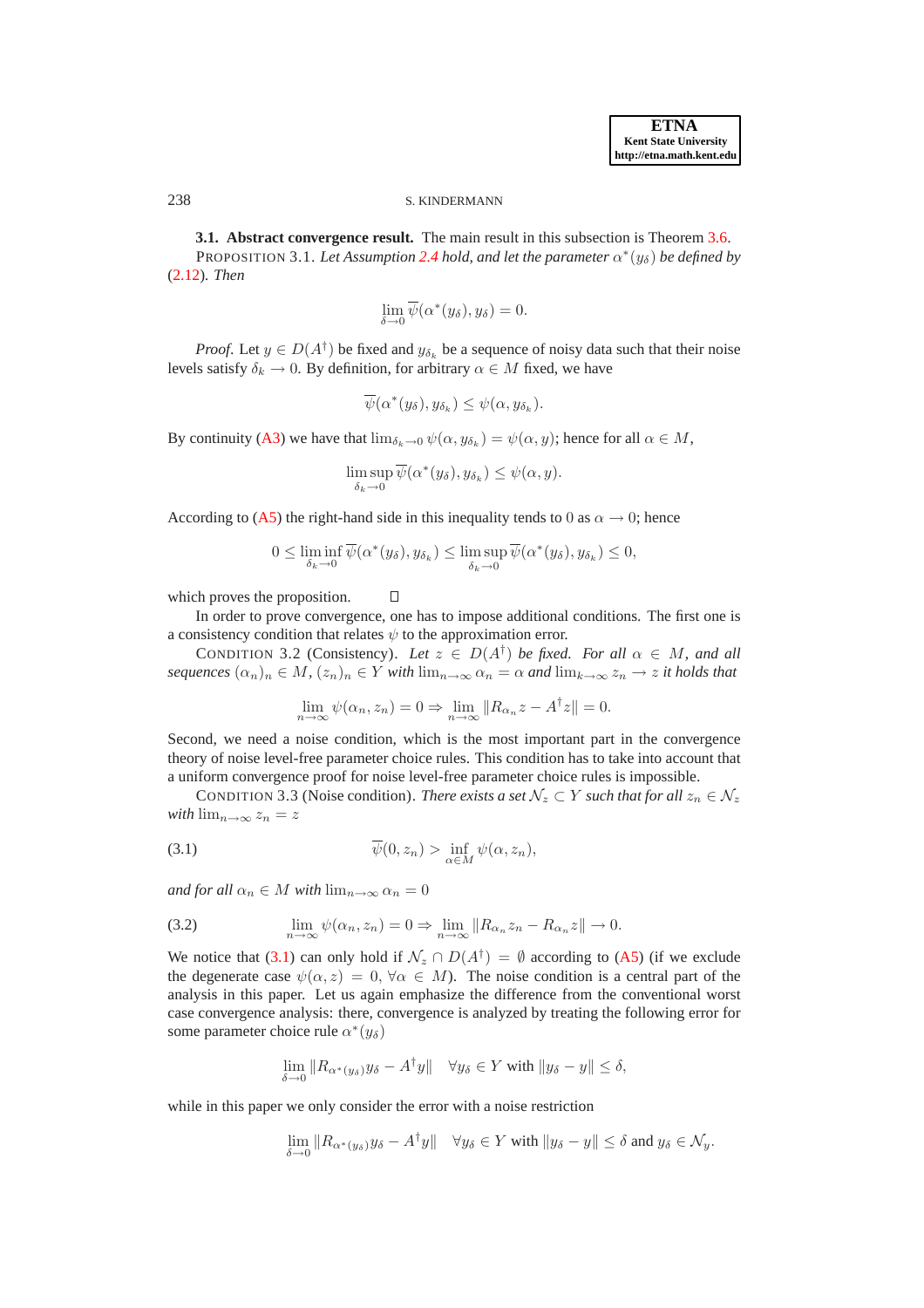While the first limit (worst case) cannot tend to 0 for heuristic parameter choice rules by the Bakushinskii veto, we will show that the second one (restricted noise case) does.

<span id="page-6-2"></span>Before we come to the convergence theorem, let us discuss some sufficient conditions for Condition [3.2.](#page-5-1)

LEMMA 3.4. Let  $\psi$  *satisfy Assumption [2.4,](#page-4-1) and for a neighborhood*  $U(z)$  *of*  $z \in D(A^{\dagger})$ *let*  $\psi$  *be lower semicontinuous on*  $M \cap [\tau, \alpha_0) \times U(z)$ *, for all*  $\tau > 0$ *. If additionally for all* α ∈ M *it holds that*

<span id="page-6-1"></span>
$$
(3.3) \t\t\t \psi(\alpha, z) > 0,
$$

*then Condition* [3.2](#page-5-1) *is satisfied for z. Moreover, in this case*  $\lim_{\delta \to 0} \alpha^*(y_\delta) = 0$ .

*Proof.* With the notation as in Condition [3.2,](#page-5-1) it follows from the lower semicontinuity of  $\psi$  that

$$
0 < \psi(\alpha, z) \le \liminf_{n \to \infty} \psi(\alpha_n, z_n),
$$

which contradicts [\(3.3\)](#page-6-1). Hence, the antecedent in Assumption [2.4](#page-4-1) is always false, which makes the implication always true. Now suppose that  $\lim_{\delta \to 0} \alpha^*(y_\delta) \neq 0$ . Then we can find a subsequence of  $\alpha^*(y_\delta)$  such that  $\alpha^*(y_{\delta_k}) \to \alpha \neq 0$ . With the same argument of lower semicontinuity and Proposition [3.1](#page-5-2) it follows that  $\psi(\alpha, y) = 0$ , which is again a contradiction to [\(3.3\)](#page-6-1), hence,  $\alpha^*(y_\delta) \to 0$ . О

<span id="page-6-6"></span>The positivity of  $\psi$  in [\(3.3\)](#page-6-1) is not always satisfied. In such situations the following lemma is useful.

LEMMA 3.5. Let  $\psi$  *satisfy Assumption [2.4,](#page-4-1) and for a neighborhood*  $U(z)$  *of*  $z \in D(A^{\dagger})$ *let*  $\psi$  *be lower semicontinuous on*  $M \cap [\tau, \alpha_0) \times U(z)$ , for all  $\tau > 0$ . For all  $\lambda \in (0, \|A\|^2]$ , *let the function*  $\alpha \mapsto r_{\alpha}(\lambda)$  *be upper semicontinuous at any point*  $\alpha \in M$ *. If it holds that at*  $z \in D(A^{\dagger})$  and for all  $\alpha \in M$ 

<span id="page-6-3"></span>(3.4) 
$$
\psi(\alpha, z) = 0 \Rightarrow R_{\alpha} z = A^{\dagger} z,
$$

*then Condition [3.2](#page-5-1) is satisfied.*

*Proof.* With the notation of Condition [3.2](#page-5-1) and from lower semicontinuity we find as in the proof of Lemma [3.4](#page-6-2) that  $\psi(\alpha, z) = 0$ . From the assumptions on  $r_{\alpha}(\lambda)$ , [\(3.4\)](#page-6-3) and Fatou's lemma we get

$$
\limsup_{\alpha_n \to \alpha} \|R_{\alpha_n} z - A^{\dagger} z\|^2 = \limsup_{\alpha_n \to \alpha} \int |r_{\alpha_n}(\lambda)|^2 dE_{\lambda} ||A^{\dagger} z||^2
$$
  
\n
$$
\leq \int \limsup_{\alpha_n \to \alpha} |r_{\alpha_n}(\lambda)|^2 dE_{\lambda} ||A^{\dagger} z||^2 \leq \int |r_{\alpha}(\lambda)|^2 dE_{\lambda} ||A^{\dagger} z||^2 = ||R_{\alpha} z - A^{\dagger} z||^2 = 0.
$$

Thus, we arrive at  $\lim_{n\to\infty} ||R_{\alpha_n}z - A^{\dagger}z||^2 = 0$  which validates Condition [3.2.](#page-5-1)

We now come to the main convergence proof:

THEOREM 3.6 (Convergence theorem). Let  $R_{\alpha}$  be a regularization operator defined by *a spectral filter, and let* ψ *satisfy Assumption [2.4.](#page-4-1) Let Condition [3.2,](#page-5-1) Condition [3.3](#page-5-3) hold and for*  $z = y = Ax^{\dagger}$  *let*  $y_{\delta} \in \mathcal{N}_y$ *. Then*  $\alpha^*(y_{\delta}) > 0$  *and* 

(3.5) 
$$
R_{\alpha^*(y_\delta)} y_\delta \to A^{\dagger} y \quad \text{for } \delta \to 0.
$$

*Proof.* With  $y = Ax^{\dagger}$  the following decomposition is standard

$$
(3.6) \t\t\t ||R_{\alpha^*(y_\delta)}y_\delta - A^{\dagger}y|| \le ||R_{\alpha^*(y_\delta)}y_\delta - R_{\alpha^*(y_\delta)}y|| + ||R_{\alpha^*(y_\delta)}y - A^{\dagger}y||.
$$

<span id="page-6-5"></span><span id="page-6-4"></span><span id="page-6-0"></span> $\Box$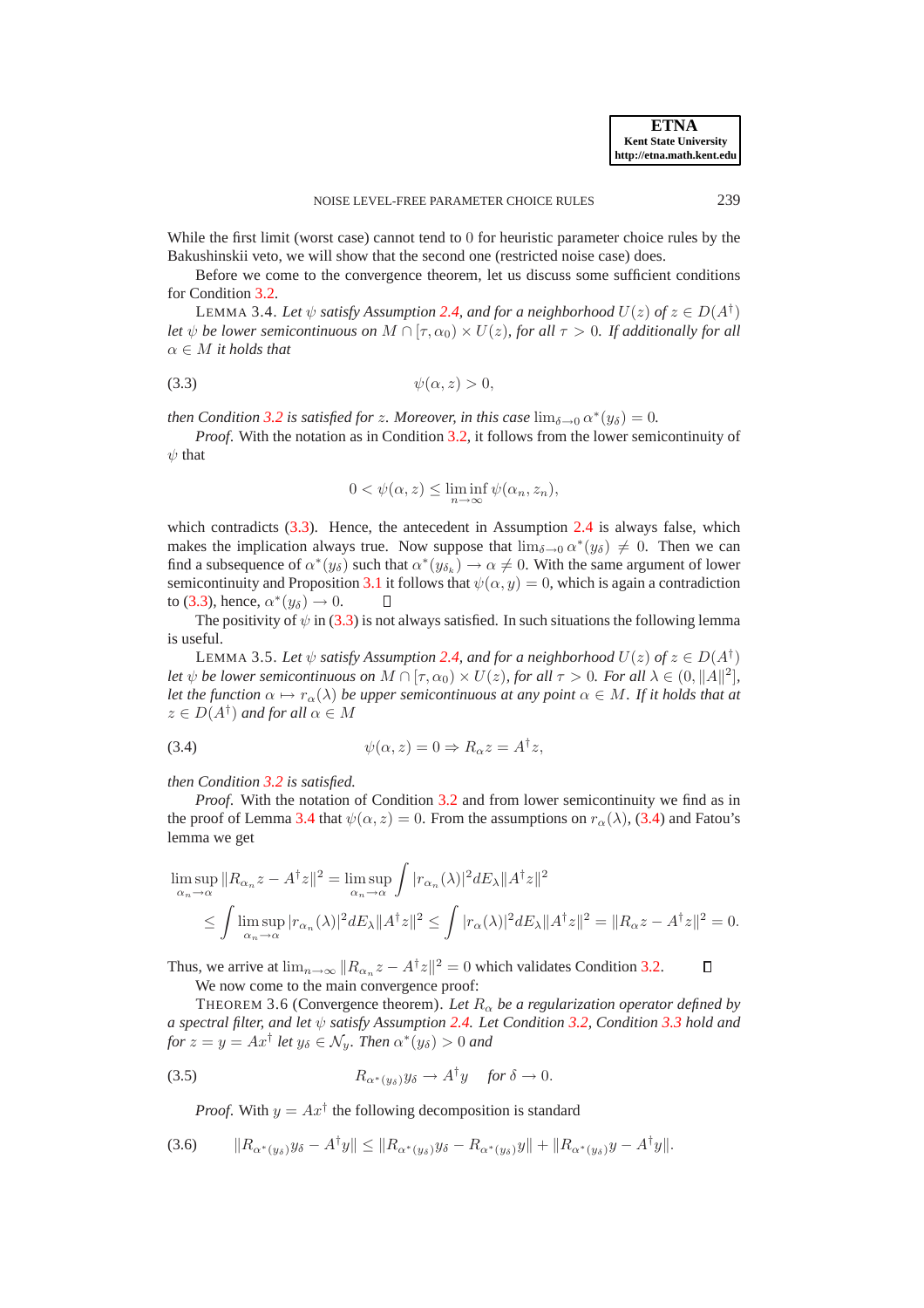# 240 S. KINDERMANN

Let  $y_{\delta_k}$  be a sequence of noisy data with noise level  $\delta_k \to 0$  and let  $\alpha^*(y_{\delta_{k_j}})$  be an arbitrary subsequence of  $\alpha^*(y_{\delta_k})$ . Since this sequence is bounded, it has a converging subsequence again denoted by  $\alpha^*(y_{\delta_{k_j}})$ :  $\lim_{j\to\infty} \alpha^*(y_{\delta_{k_j}}) = \alpha$ . We distinguish the cases  $\alpha = 0$  and  $\alpha > 0$ .

First, assume that  $\alpha = 0$ . In this case, it follows from the general convergence theory for regularization methods [\[6\]](#page-24-0) that

$$
\lim_{j \to \infty} \|R_{\alpha^*(y_{\delta_{k_j}})}y - A^{\dagger}y\| = 0.
$$

From Proposition [3.1](#page-5-2) we obtain that  $\psi(\alpha^*(y_{\delta_{k_j}}),y_{\delta_{k_j}}) \to 0$ . From [\(3.1\)](#page-5-0) it follows that  $\alpha^*(y_{\delta_{k_j}}) \neq 0$ , hence  $\psi(\alpha^*(y_{\delta_{k_j}}),y_{\delta_{k_j}}) = \psi(\alpha^*(y_{\delta_{k_j}}),y_{\delta_{k_j}})$ . By [\(3.2\)](#page-5-4), we conclude that

$$
\lim_{j \to \infty} ||R_{\alpha^*(y_{\delta_{k_j}})} y_{\delta_{k_j}} - R_{\alpha^*(y_{\delta_{k_j}})} y|| = 0.
$$

Thus, from [\(3.6\)](#page-6-4) we obtain that [\(3.5\)](#page-6-5) holds for the subsequence  $(R_{\alpha^*(y_{\delta_{k_j}})}y_{\delta_{k_j}})_{j}$ .

Now assume that  $\alpha > 0$ . Proposition [3.1](#page-5-2) and Condition [3.2](#page-5-1) imply that

$$
\lim_{j \to \infty} \|R_{\alpha^*(y_{\delta_{k_j}})}y - A^{\dagger}y\| = 0.
$$

Moreover, from [\(2.2\)](#page-1-2), [\(2.3\)](#page-1-2), it follows that for j sufficiently large and  $\tau$  sufficiently small

$$
\|R_{\alpha^*(y_{\delta_{k_j}})}y_{\delta_{k_j}}-R_{\alpha^*(y_{\delta_{k_j}})}y\|\leq \sqrt{C_gG_\tau}\|y_{\delta_{k_j}}-y\|\to 0\quad\text{ as }j\to\infty.
$$

Together, we can conclude that [\(3.5\)](#page-6-5) holds for the subsequence  $(R_{\alpha^*(y_{\delta_{k_j}})}y_{\delta_{k_j}})$ . In any case, we have shown that any subsequence of  $R_{\alpha*(y_\delta)}y_\delta$  has a subsequence converging to  $A^{\dagger}y$ , thus, [\(3.5\)](#page-6-5) must hold.  $\Box$ 

We note that for Theorem [3.6](#page-6-0) it is not necessary that  $\psi$  satisfies ([A2\)](#page-4-5) of Assumption [2.4.](#page-4-1)

**3.2. Abstract convergence rates.** The assumptions on  $\psi$  in the previous section are not enough to prove convergence rates. In this section, we study convergence rates for subadditive functionals  $\psi$  (i.e., functionals for which Condition [3.7](#page-7-0) below is satisfied). Additionally, we have to impose quantitative versions of Condition [3.2](#page-5-1) and Condition [3.3.](#page-5-3)

A major simplification is obtained if we assume that  $\psi$  is subadditive:

CONDITION 3.7. *There exists a constant*  $\kappa_s > 0$ *, such that for all*  $\alpha \in M$ *, z*, *e*  $\in Y$ *,* 

<span id="page-7-3"></span><span id="page-7-2"></span><span id="page-7-0"></span>
$$
\psi(\alpha, z + e) \leq \kappa_s \left( \psi(\alpha, z) + \psi(\alpha, e) \right).
$$

For subadditive and uniformly continuous  $\psi$  the following inequality suffices to satisfy Condition [3.2.](#page-5-1)

<span id="page-7-1"></span>CONDITION 3.8. *There exists an index function*  $\Phi$  *such that for all*  $\alpha \in M$ ,  $z \in D(A^{\dagger})$ *:* 

(3.7) 
$$
||R_{\alpha}z - A^{\dagger}z|| \leq \Phi(\psi(\alpha, z)).
$$

LEMMA 3.9. Let  $\psi$  *satisfy Assumption* [2.4,](#page-4-1) *Condition* [3.7](#page-7-0) *and suppose that for any*  $\tau > 0$ 

(3.8) 
$$
\lim_{z_k \to 0} \psi(\alpha, z_k) = 0 \quad \text{uniformly in } \alpha \in M \cap [\tau, \infty).
$$

*If*  $\psi$  *additionally satisfies Condition [3.8](#page-7-1) then Condition [3.2](#page-5-1) holds for all*  $z \in D(A^{\dagger})$ *. Proof*. In the situation of Condition [3.2](#page-5-1) we have that

$$
\Phi^{-1}\left(\|R_{\alpha_n}z - A^{\dagger}z\|\right) \leq \psi(\alpha_n, z) \leq \kappa_s\left(\psi(\alpha_n, z_n) + \psi(\alpha_n, z - z_n)\right).
$$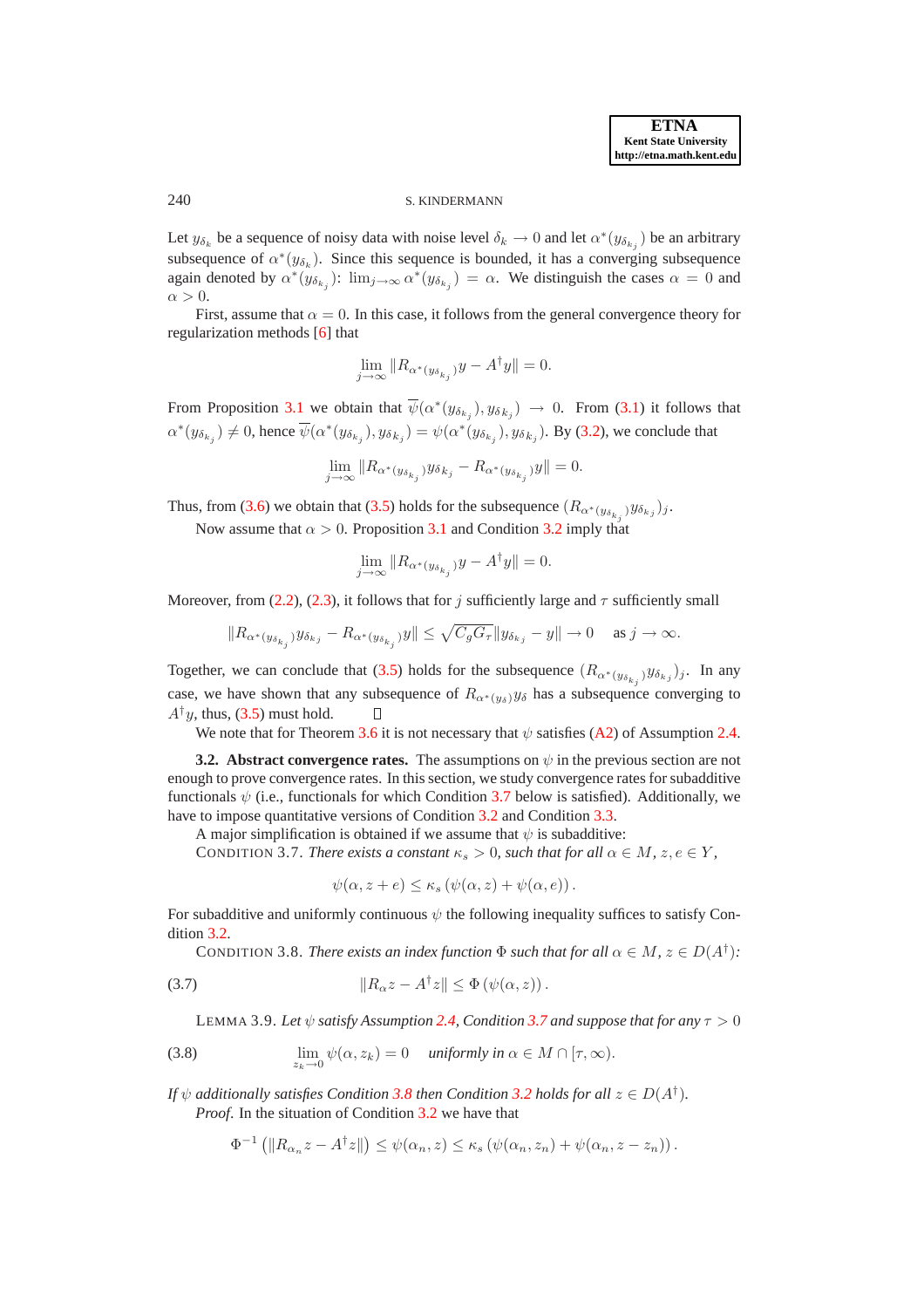The first term on the right-hand side tends to 0 by the hypothesis in Condition [3.2](#page-5-1) while the second term tends to  $0$  by uniform continuity  $(3.8)$ . From the properties of the index function, this means that  $||R_{\alpha_n}z - A^{\dagger}z||$  tends to 0.  $\Box$ 

<span id="page-8-1"></span><span id="page-8-0"></span>A quantitative alternative to Condition [3.3](#page-5-3) is the following

CONDITION 3.10. *There exists a set*  $\mathcal{N} \subset Y$  *with*  $\mathcal{N} \cap D(A^{\dagger}) = \emptyset$  *and a constant*  $\kappa_l > 0$  such that for all  $z_n - z \in \mathcal{N}, \, \alpha \in M$ ,

(3.9) 
$$
\kappa_l \|R_\alpha z_n - R_\alpha z\| \leq \psi(\alpha, z_n - z).
$$

<span id="page-8-5"></span>For subadditive  $\psi$ , Condition [3.10](#page-8-0) is indeed sufficient for Condition [3.3](#page-5-3) as the following lemma shows:

LEMMA 3.11. *Let* ψ *satisfy Assumption [2.4](#page-4-1) and let Condition [3.7](#page-7-0) and Condition [3.10](#page-8-0) hold. Then Condition* [3.3](#page-5-3) *holds with*  $\mathcal{N}_z = z + \mathcal{N}$ *. Moreover, in this case we have that* 

(3.10) 
$$
\lim_{\alpha \to 0} \psi(\alpha, z_n - z) = \lim_{\alpha \to 0} \psi(\alpha, z_n) = \infty.
$$

*Proof*. From Condition [3.7,](#page-7-0) ([A5\)](#page-4-4) and in the situation of Condition [3.3](#page-5-3) it follows from [\(3.9\)](#page-8-1) that

$$
0 \leq \lim_{n \to \infty} \|R_{\alpha_n} z_n - R_{\alpha_n} z\| \leq \frac{1}{\kappa_l} \lim_{n \to \infty} \psi(\alpha_n, z_n - z)
$$
  

$$
\leq \frac{\kappa_s}{\kappa_l} \left( \lim_{n \to \infty} \psi(\alpha_n, z_n) + \lim_{n \to \infty} \psi(\alpha_n, -z) \right) = 0,
$$

which shows [\(3.2\)](#page-5-4). To prove [\(3.1\)](#page-5-0), we observe that since  $z_n - z \notin D(A^{\dagger})$ , it holds that  $\lim_{\alpha\to 0}$   $||R_{\alpha}(z_n - z)|| = \infty$  (cf. [\[6,](#page-24-0) Prop. 3.6]). With

$$
\kappa_l \|R_\alpha(z_n - z)\| \leq \psi(\alpha, z_n - z) \leq \kappa_s \left(\psi(\alpha, z_n) + \psi(\alpha, -z)\right)
$$

<span id="page-8-6"></span><span id="page-8-3"></span><span id="page-8-2"></span> $\Box$ 

and  $(A5)$  $(A5)$  we conclude that  $(3.10)$  and consequently  $(3.1)$  holds.

We note that the condition  $(3.9)$  was already used for the quasi-optimality rule in [\[7\]](#page-24-6). However, finding a specific set N and a constant  $\kappa_l$  such that [\(3.9\)](#page-8-1) can be verified is a difficult task. Such estimates with specific sets  $\mathcal N$  were first established in [\[14\]](#page-24-3) for the quasi-optimality rule. We will show in Section [4.1](#page-12-0) that similar sets  $\mathcal N$  as in [\[14\]](#page-24-3) can also be used for other parameter choice rules.

We now come to the main abstract convergence rate result:

THEOREM 3.12 (Convergence rate theorem). Let  $g_{\alpha}$  be a monotone spectral filter (i.e., [\(2.4\)](#page-2-5), [\(2.5\)](#page-2-5) *holds*). Let  $\psi$  *satisfy Assumption* [2.4,](#page-4-1) *Condition* [3.7,](#page-7-0) *Condition* [3.10](#page-8-0) *and Condition* [3.8.](#page-7-1) Moreover, for any  $z \in D(A^{\dagger})$  and  $e \in \mathcal{N}_z$ , let there exists a monotonically *increasing function*  $\rho_{\uparrow,z}(\alpha)$  *and a monotonically decreasing function*  $\rho_{\downarrow,e}(\alpha)$  *such that* 

<span id="page-8-4"></span>(3.11) 
$$
\psi(\alpha, z) \leq \rho_{\uparrow, z}(\alpha) \quad \forall \alpha \in M,
$$

(3.12) 
$$
\psi(\alpha, e) \leq \rho_{\downarrow, e}(\alpha) \quad \forall \alpha \in M.
$$

*If*  $y_{\delta} \in \mathcal{N}_y$ , then there exists a constant  $\tilde{C}$  *such that* 

(3.13) 
$$
\|R_{\alpha^*(y_\delta)}y^\delta - A^\dagger y\| \leq \inf_{\alpha>0} \left\{ \Phi \left[ \tilde{C} \left( \rho_{\uparrow,y}(\alpha) + \rho_{\downarrow,y-y_\delta}(\alpha) \right) \right] + \tilde{C} \left( \rho_{\uparrow,y}(\alpha) + \rho_{\downarrow,y-y_\delta}(\alpha) \right) \right\}.
$$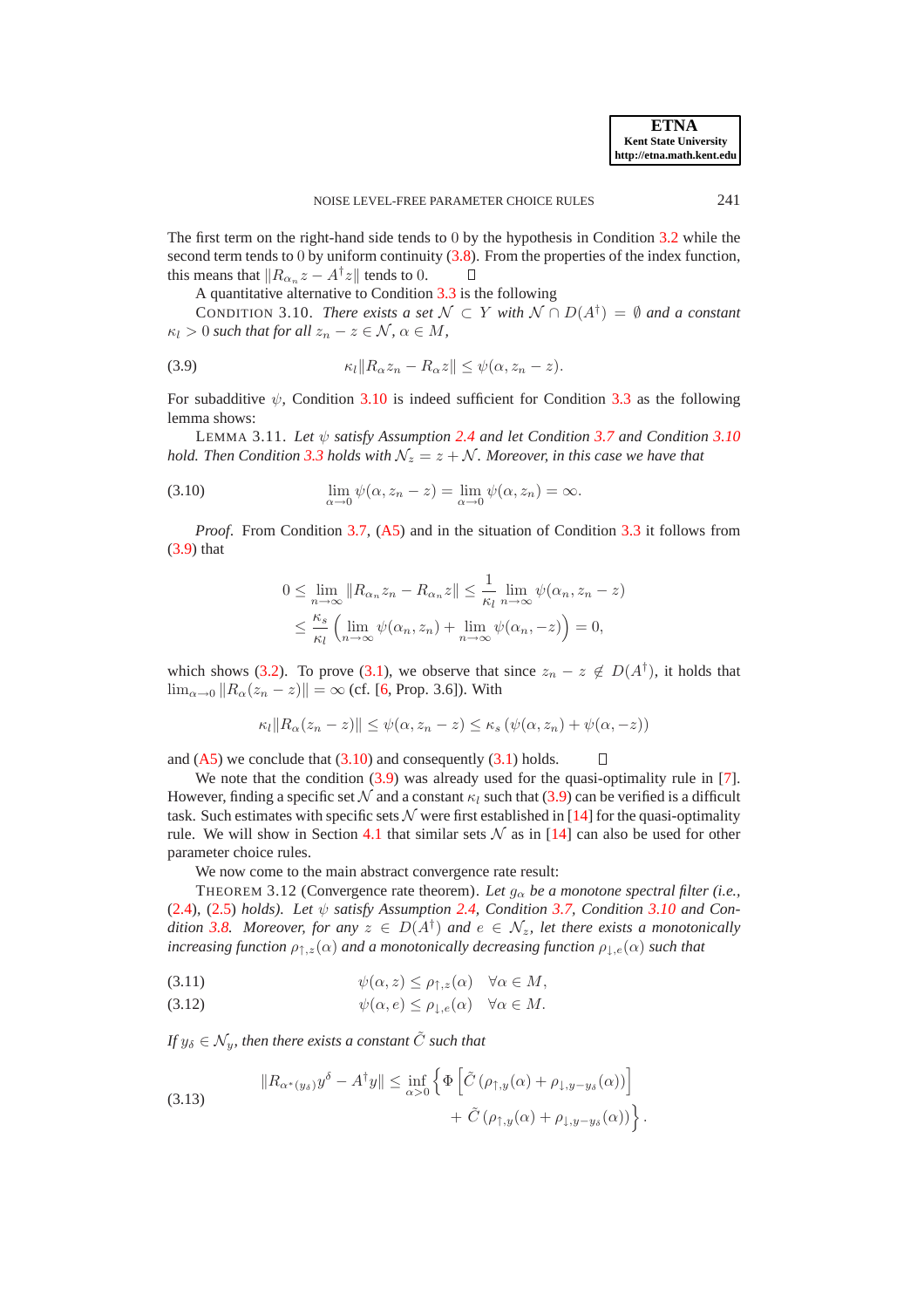## 242 S. KINDERMANN

*Proof.* Let  $M \ni \bar{\alpha} > 0$  be arbitrary but fixed. From [\(2.4\)](#page-2-5) it follows that the propagated data error  $\alpha \mapsto ||R_{\alpha}(y_{\delta} - y)||$  is monotonically decreasing and that for all  $y \in D(A^{\dagger})$  the approximation error  $\alpha \to \|R_\alpha y - A^\dagger y\|$  is monotonically increasing. Suppose that  $\bar{\alpha} \ge \alpha^*(y_\delta)$ . Then, by monotonicity we have

$$
||R_{\alpha^*(y_\delta)}y - A^{\dagger}y|| \leq ||R_{\bar{\alpha}}y - A^{\dagger}y|| \leq \Phi(\psi(\bar{\alpha},y)) \leq \Phi(\rho_{\uparrow,y}(\bar{\alpha})).
$$

Moreover, Condition [3.10](#page-8-0) and Condition [3.7](#page-7-0) imply

$$
\kappa_l \|R_{\alpha^*(y_\delta)}(y_\delta - y)\| \leq \psi(\alpha^*(y_\delta), y_\delta - y) \leq \kappa_s \psi(\alpha^*(y_\delta), y_\delta) + \kappa_s \psi(\alpha^*(y_\delta), -y)
$$
  
\n
$$
\leq \kappa_s \psi(\bar{\alpha}, y_\delta) + \kappa_s \psi(\alpha^*(y_\delta), -y) \leq \kappa_s^2 \psi(\bar{\alpha}, y_\delta - y) + \kappa_s^2 \psi(\bar{\alpha}, y) + \kappa_s \rho_{\uparrow, y}(\alpha^*(y_\delta))
$$
  
\n
$$
\leq (\kappa_s^2 + \kappa_s) \rho_{\uparrow, y}(\bar{\alpha}) + \kappa_s^2 \rho_{\downarrow, y_\delta - y}(\bar{\alpha}).
$$

Combining these bounds we obtain a constant  $C$  such that

$$
||R_{\alpha^*(y_\delta)}y^\delta - A^{\dagger}y|| \leq \Phi(\rho_{\uparrow,y}(\bar{\alpha})) + C(\rho_{\uparrow,y}(\bar{\alpha}) + \rho_{\downarrow,y_\delta-y}(\bar{\alpha})).
$$

On the other hand, for  $\bar{\alpha} \leq \alpha^*(y_\delta)$ , we see that

$$
||R_{\alpha^*(y_\delta)}(y_\delta - y)|| \le ||R_{\bar{\alpha}}(y_\delta - y)|| \le \frac{1}{\kappa_l} \rho_{\downarrow, y_\delta - y}(\bar{\alpha}),
$$

and

$$
\Phi^{-1} \left( \|R_{\alpha^*(y_\delta)} y - A^\dagger y)\| \right) \leq \psi(\alpha^*(y_\delta), y)
$$
  
\n
$$
\leq \kappa_s \psi(\alpha^*(y_\delta), y - y_\delta) + \kappa_s \psi(\alpha^*(y_\delta), y_\delta)
$$
  
\n
$$
\leq \kappa_s \psi(\alpha^*(y_\delta), y - y_\delta) + \kappa_s \psi(\bar{\alpha}, y_\delta)
$$
  
\n
$$
\leq \kappa_s \psi(\alpha^*(y_\delta), y - y_\delta) + \kappa_s^2 \psi(\bar{\alpha}, y_\delta - y) + \kappa_s^2 \psi(\bar{\alpha}, y)
$$
  
\n
$$
\leq \kappa_s^2 \rho_{\uparrow, y}(\bar{\alpha}) + (\kappa_s^2 + \kappa_s) \rho_{\downarrow, y_\delta - y}(\bar{\alpha}).
$$

Thus, in this case, we obtain that

<span id="page-9-1"></span>
$$
||R_{\alpha^*(y_\delta)}y^\delta - A^\dagger y|| \leq \Phi(C(\rho_{\uparrow,y}(\bar{\alpha}) + \rho_{\downarrow,y_\delta-y}(\bar{\alpha}))) + \frac{1}{\kappa_l} \rho_{\downarrow,y_\delta-y}(\bar{\alpha}).
$$

In either case we have shown [\(3.13\)](#page-8-3).

 $\Box$ As a special case of the previous theorem we obtain order optimal estimates:

THEOREM 3.13 (Optimal order). *Let*  $g_{\alpha}$  *be a monotone spectral filter. Let*  $\psi$  *satisfy Assumption* [2.4](#page-4-1) *and Condition* [3.7.](#page-7-0) *Moreover, for any*  $z \in D(A^{\dagger})$  *and*  $e \in \mathcal{N}_z$ , let the *following inequalities hold with some positive constants*  $\kappa_1, \kappa_2, \kappa_3, \kappa_4$ 

$$
(3.14) \qquad \qquad \kappa_1 \| R_\alpha z - A^\dagger z \| \le \psi(\alpha, z) \le \kappa_3 \| R_\alpha z - A^\dagger z \| \quad \forall \alpha \in M,
$$

(3.15) 
$$
\kappa_2 \|R_\alpha e\| \le \psi(\alpha, e) \le \kappa_4 \|R_\alpha e\| \quad \forall \alpha \in M.
$$

*If*  $y_{\delta} \in \mathcal{N}_y$ , then there exists a constant C such that

<span id="page-9-0"></span>
$$
||R_{\alpha^*(y_\delta)}y^\delta - A^{\dagger}y|| \leq C \inf_{\alpha>0} (||R_\alpha y - A^{\dagger}y|| + ||R_\alpha (y - y_\delta)||).
$$

This theorem gives an oracle type estimate, since the total error of the regularization is of the order of the error for the best possible choice of the regularization parameter.

If subadditivity does not hold we still can prove the following result.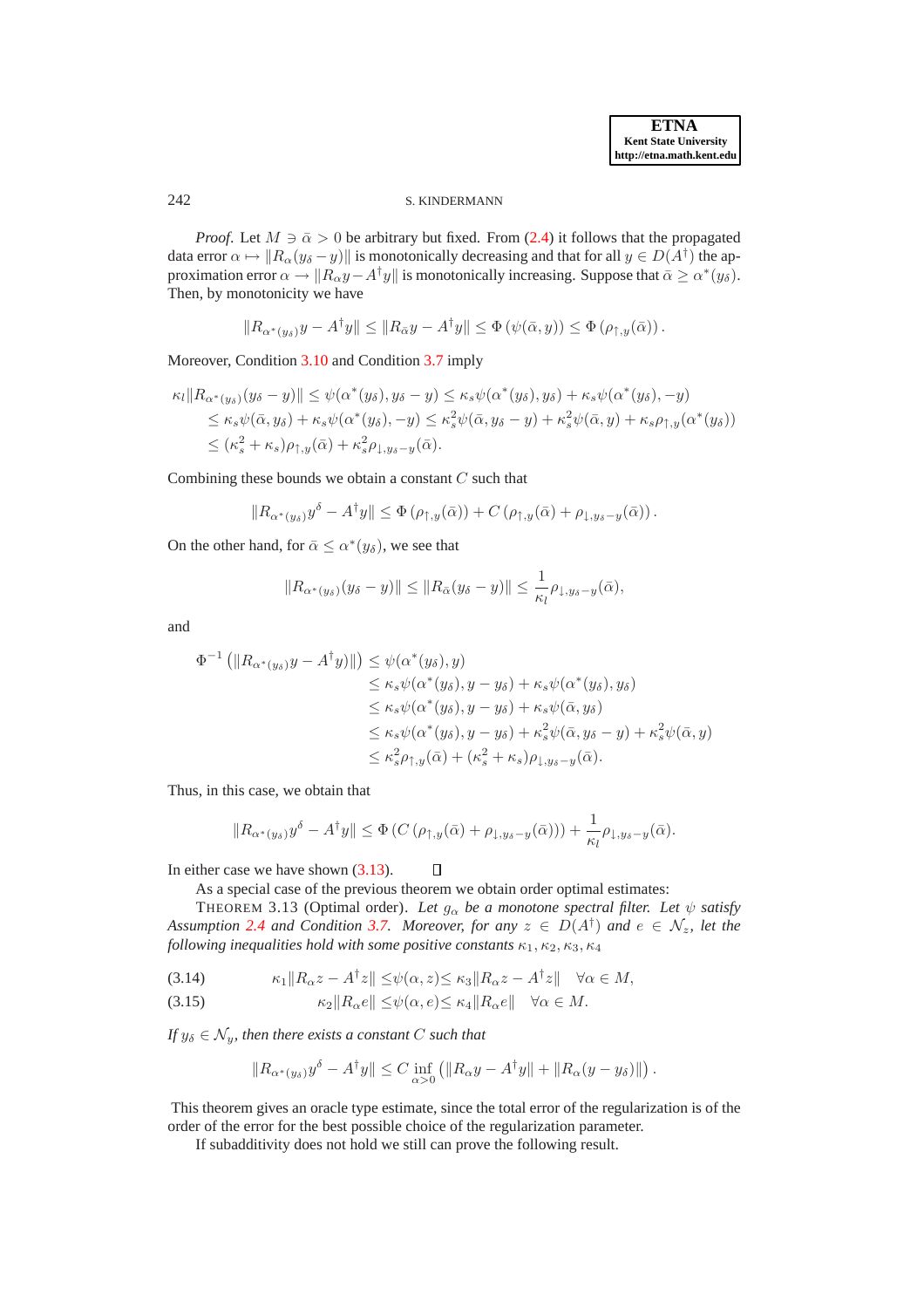.

THEOREM 3.14 (Convergence rate without subadditivity). Let  $g_{\alpha}$  be a monotone spec*tral filter. Let*  $\psi$  *satisfy Assumption [2.4](#page-4-1) and suppose that for any*  $z \in D(A^{\dagger})$  *and*  $e \in \mathcal{N}_z$  *there exists a monotonically increasing function*  $f_{\uparrow,z}(\alpha)$ *, and a monotonically decreasing function*  $f_{\downarrow,e}(\alpha)$  *and there exist an index function*  $\Phi$  *such that for all*  $z_n - z \in \mathcal{N}_z$ *,* 

(3.16) 
$$
||R_{\alpha}z - A^{\dagger}z|| \leq \Phi(\psi(\alpha, z_n) + f_{\downarrow, z-z_n}(\alpha)),
$$

$$
\tilde{C}||R_{\alpha}z_n - R_{\alpha}z|| \leq \psi(\alpha, z_n) + f_{\uparrow, z}(\alpha).
$$

*Then there is a constant*

<span id="page-10-3"></span>
$$
||R_{\alpha^*(y_\delta)}y^\delta - A^\dagger y|| \le \inf_{\alpha > 0} \left\{ \Phi \left[ \psi(\alpha, y_\delta) + f_{\downarrow, y-y_\delta}(\alpha) \right] \right.+ \tilde{C} \left( \psi(\alpha, y_\delta) + f_{\uparrow, y}(\alpha) \right) + f_{\downarrow, y-y_\delta}(\alpha) \right\}
$$

*Proof.* As before, let  $\bar{\alpha}$  be arbitrary. Then if  $\alpha^*(y_\delta) \leq \bar{\alpha}$  we obtain the inequalities

$$
||R_{\alpha^*(y_\delta)}y - A^{\dagger}y|| \le ||R_{\bar{\alpha}}y - A^{\dagger}y|| \le \Phi(\psi(\bar{\alpha}, y_\delta) + f_{\downarrow, y-y_\delta}(\bar{\alpha})),
$$

and

$$
||R_{\alpha^*(y_\delta)}y_\delta - R_{\alpha^*(y_\delta)}y|| \leq \psi(\alpha^*(y_\delta), y_\delta) + f_{\uparrow, y}(\alpha^*(y_\delta))
$$
  

$$
\leq \psi(\bar{\alpha}, y_\delta) + f_{\uparrow, y}(\bar{\alpha}).
$$

In the case  $\bar{\alpha} \leq \alpha^*(y_\delta)$  we find in a similar manner

$$
||R_{\alpha^*(y_\delta)}y_\delta - R_{\alpha^*(y_\delta)}y|| \le ||R_{\bar{\alpha}}y_\delta - R_{\bar{\alpha}}y|| \le \frac{1}{\tilde{C}}\left(\psi(\bar{\alpha},y_\delta) + f_{\uparrow,y}(\bar{\alpha})\right),
$$

and

$$
||R_{\alpha^*(y_\delta)}y - A^{\dagger}y|| \leq \Phi\left(\psi(\alpha^*(y_\delta), y_\delta) + f_{\downarrow, y-y_\delta}(\alpha^*(y_\delta), y - y_\delta)\right)
$$
  

$$
\leq \Phi\left(\psi(\bar{\alpha}, y_\delta) + f_{\downarrow, y-y_\delta}(\bar{\alpha}, y - y_\delta)\right). \qquad \Box
$$

If upper bounds on  $\psi(\alpha, y_\delta)$  similar to [\(3.11\)](#page-8-4), [\(3.12\)](#page-8-4) and on  $f_{\downarrow, y-y_\delta}(\alpha)$ ,  $f_{\uparrow, y}(\alpha)$  can be found, then convergence rates can be established.

We use the abstract results in this section to study some specific examples of noise levelfree parameter choice rules in the next section.

<span id="page-10-0"></span>**4. Analysis of specific parameter choice rules.** In this section we describe some wellknown parameter choice rules: since a parameter choice rule is fixed by stating a specific functional  $\psi$ , we will in the following always refer to this functional as the parameter choice rule. Some well-known functionals are as follows:

• the *Hanke-Raus rules* with parameter  $\tau \in (0, \infty]$ ,

<span id="page-10-2"></span>(4.1) 
$$
\psi_{HR,\tau}(\alpha,y_{\delta}) = \sqrt{\frac{1}{\alpha}\int |r_{\alpha}(\lambda)|^{2+\frac{1}{\tau}}dF_{\lambda}||Qy_{\delta}||^{2}},
$$

• the *quasi-optimality rule*

<span id="page-10-1"></span>(4.2) 
$$
\psi_{QO}(\alpha, y_{\delta}) = \sqrt{\int r_{\alpha}(\lambda)^2 \lambda g_{\alpha}(\lambda)^2 dF_{\lambda} ||y_{\delta}||^2},
$$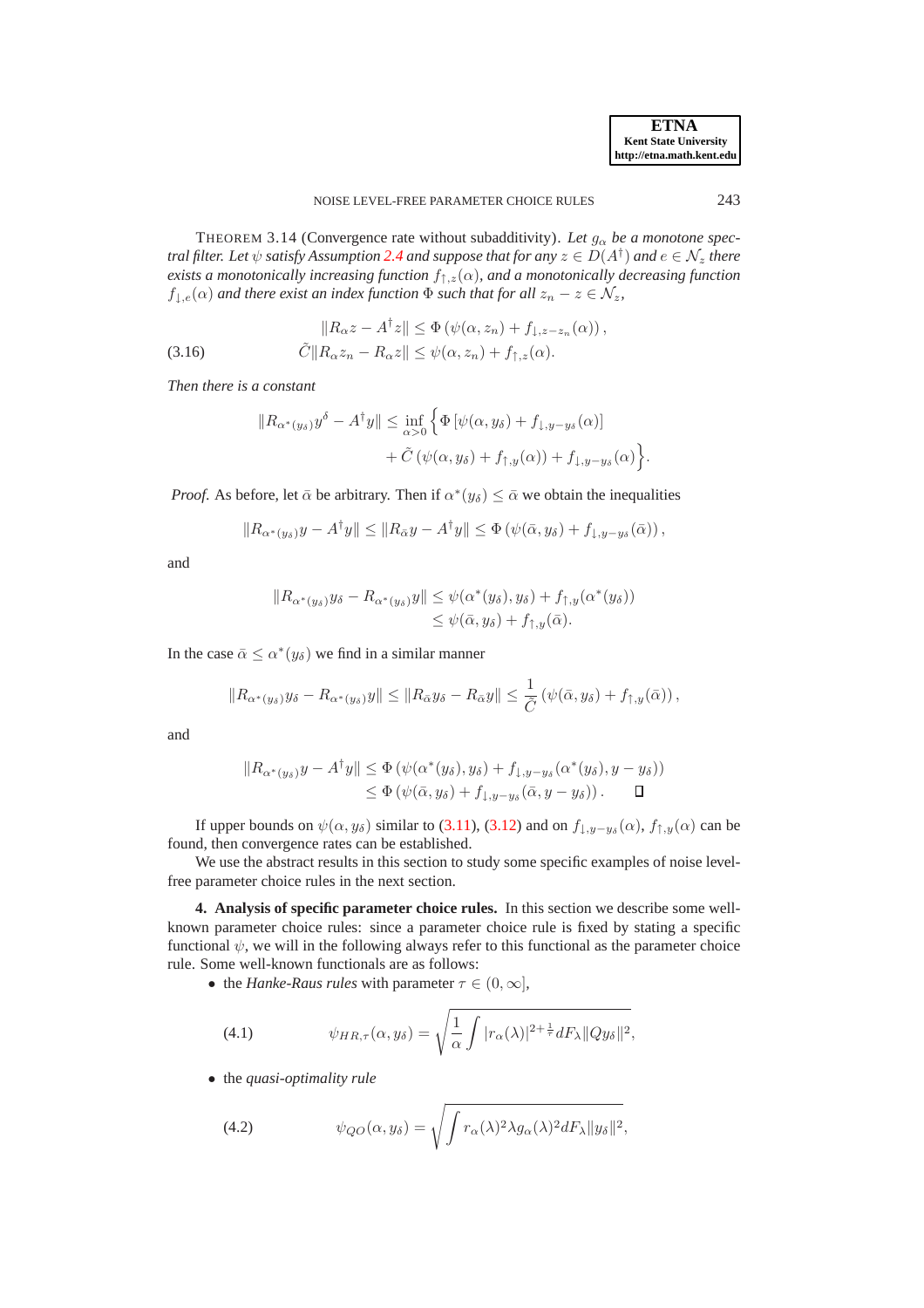## 244 S. KINDERMANN

• for discrete regularization methods with a fixed sequence  $\beta_i < \alpha_i, \beta_i \in M_d$ , the *discrete quasi-optimality rule*

<span id="page-11-1"></span>(4.3) 
$$
\psi_{DQO}(\alpha_i, y_\delta) = \sqrt{\int (g_{\alpha_i}(\lambda) - g_{\beta_i}(\lambda))^2 \lambda dF_\lambda \|y_\delta\|^2},
$$

• the *(modified) L-curve method* with parameter  $\mu > 0$ ,

<span id="page-11-0"></span>(4.4) 
$$
\phi_{\mu L}(\alpha, y_{\delta}) = \left( \int \lambda g_{\alpha}(\lambda)^2 dF_{\lambda} ||y_{\delta}||^2 \right)^{\frac{\mu}{2}} \sqrt{\int r_{\alpha}(\lambda)^2 dF_{\lambda} ||Qy_{\delta}||^2}.
$$

The Hanke-Raus rules were introduced in [\[11\]](#page-24-7) with a slightly more general definition as here. The parameter  $\tau$  is fixed and usually (but not necessarily) chosen as the qualification index  $\mu_0$ of the method. The special choice  $\tau = \infty$  yields a particular simple functional  $\psi$ , since if A is injective,  $\psi_{HR,\infty} = \frac{1}{\sqrt{\alpha}} ||Ax_{\alpha,\delta} - y_{\delta}||$  is nothing but the residual weighted with  $\alpha^{-\frac{1}{2}}$ .

The quasi-optimality rules  $\psi_{QO}$  and  $\psi_{DQO}$  are the oldest ones and were introduced by Tikhonov and Glasko [\[23,](#page-24-8) [24\]](#page-24-9) for Tikhonov regularization. In these papers, the rules were defined using the functional  $\psi(\alpha, y_\delta) = ||\alpha \frac{d}{d\alpha} R_\alpha y_\delta||$ , but for Tikhonov regularization this definition is identical to the one given above. In fact, the form of the functional  $\psi_{OO}$  as in [\(4.2\)](#page-10-1), which does not require the spectral filter to be differentiable, goes back to Neubauer [\[20\]](#page-24-4). The rule [\(4.2\)](#page-10-1) agrees with the classical quasi-optimality rule for Tikhonov regularization, but it should be noted that, e.g., for iterated Tikhonov regularization it is different to  $\|\alpha \frac{d}{d\alpha}R_{\alpha}y_{\delta}\|$ .

The rule  $\psi_{DQO}$  can be understood as a discretization of  $\psi_{QO}$ . Again this rule goes back to Tikhonov and Glasko [\[23,](#page-24-8) [24\]](#page-24-9) who used  $\alpha_i = q^i, \beta_i = q^{i+1}$  with  $q < 1$  for Tikhonov regularization. With this sequence, it is not difficult to understand  $\psi_{DQO}$  as a discrete version of the original quasi-optimality rule of Tikhonov and Glasko, where the derivative is replaced by a difference quotient on a logarithmic scale of  $\alpha$ . Moreover, it was shown in [\[20\]](#page-24-4) that for Landweber iteration, with  $\alpha_i = \frac{1}{k}$ ,  $\beta_i = \frac{1}{2k}$ ,  $\psi_{DQO}$  coincides with  $\psi_{QO}$ . This justifies the notion of discrete quasi-optimality rule. Further references on quasi-optimality rules can be found in [\[2,](#page-24-2) [3\]](#page-24-10).

The L-curve method was introduced by Lawson and Hanson [\[15\]](#page-24-11) and further studied by Hansen [\[12\]](#page-24-12) and Hansen and O'Leary [\[13\]](#page-24-13). It was cast into the minimization form [\(4.4\)](#page-11-0) (and generalized to the modified L-curve method) by Regińska [[22\]](#page-24-14).

An overview of noise level-free parameter choice rules can be found in [\[6,](#page-24-0) [10\]](#page-24-15), and in particular in  $[21]$ . Further rules not stated above are listed in  $[21]$ , e.g., the generalized cross validation [\[25\]](#page-24-17) and the Brezinksi-Rodrigues-Seatzu rule [\[5\]](#page-24-18). A numerical comparison of some rules was preformed in [\[10\]](#page-24-15), [\[21\]](#page-24-16), and, recently, in [\[4\]](#page-24-19). In [\[21\]](#page-24-16) also efficient numerical improvements are tested, some of which can be found as well in [\[8,](#page-24-20) [9\]](#page-24-21).

We note that the functionals in [\(4.1\)](#page-10-2)–[\(4.3\)](#page-11-1) have the form  $\psi(\alpha, y_{\delta}) = ||S_{\alpha}y_{\delta}||$  with an appropriate operator  $S_{\alpha}$ , in particular, they satisfy the subadditivity Condition [3.7.](#page-7-0)

Let us look at Assumption [2.4](#page-4-1) for the above mentioned rules. PROPOSITION 4.1.

- *1. Let the spectral filter*  $g_{\alpha}$  *be continuous on M* with respect to  $\alpha$ *. Then Assumption* [2.4](#page-4-1) *is satisfied for*  $\psi_{QO}, \psi_{DQO}, \psi_{\mu L}$ .
- 2. If  $r_{\alpha}(\lambda)$  *is lower semicontinuous, and if for*  $\tau \in \mathbb{R}^+ \cup \infty$  *a positive number*  $\epsilon$  *exists such that*

<span id="page-11-3"></span><span id="page-11-2"></span>(4.5) *the function* 
$$
\rho(x) = x^{\frac{1}{2 + \frac{1}{\tau} - \epsilon}}
$$
 *is a qualification.*

*Then Assumption* [2.4](#page-4-1) *is satisfied for*  $\psi_{HR}$ ,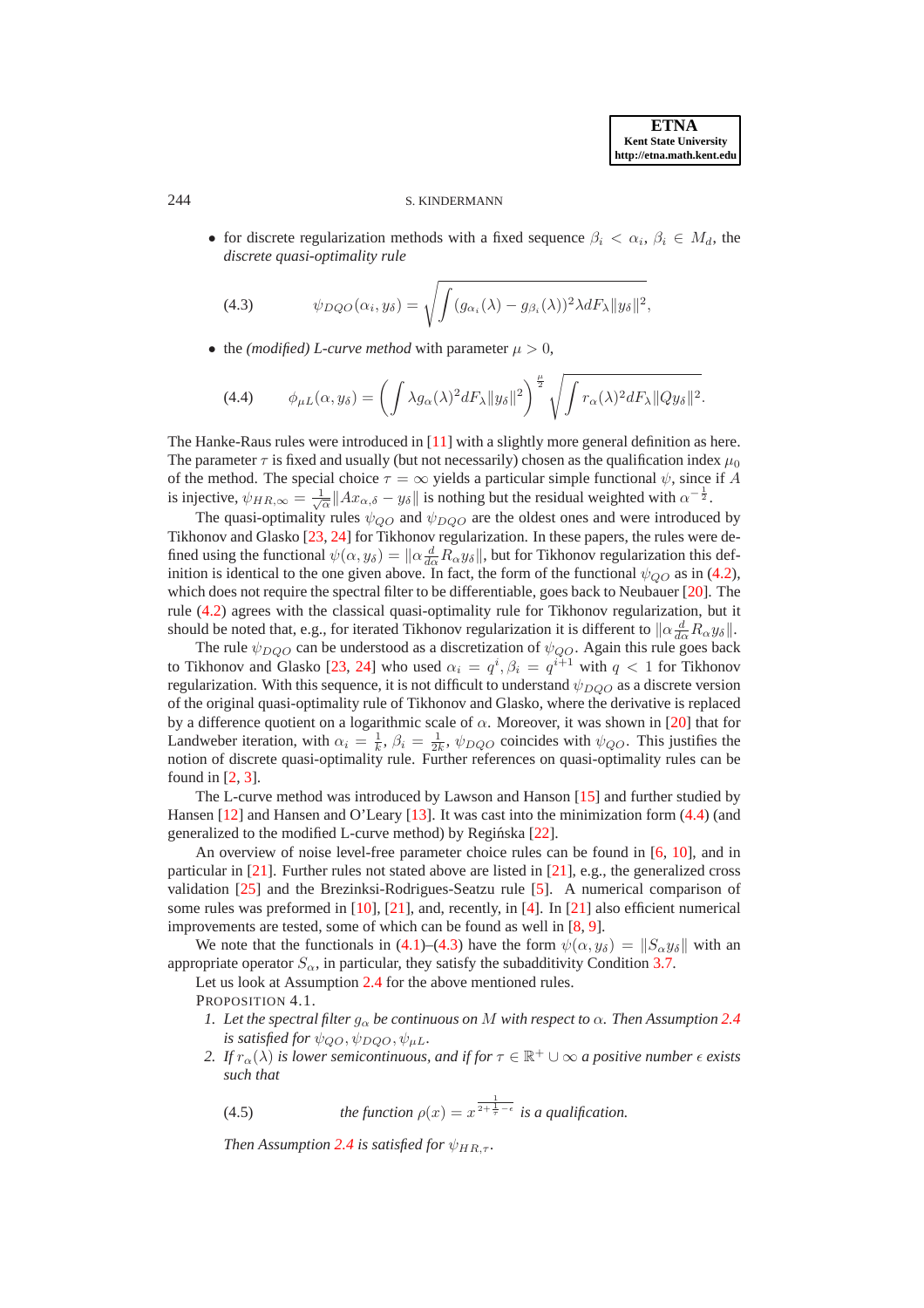*Proof.* The conditions ([A1\)](#page-4-6)–([A3\)](#page-4-3) are obvious. If  $g_\alpha(\lambda)$  is continuous in  $\alpha$  then so is  $r_{\alpha}(\lambda)$ ; from the Lebesgue dominated convergence theorem it follows that  $\psi(.,y_{\delta})$  is continu-ous, thus ([A4\)](#page-4-7) holds. If  $r_{\alpha}$  is merely lower semicontinuous, (A4) is a consequence of Fatou's lemma for  $\psi_{HR,\tau}$ . Concerning ([A5\)](#page-4-4) we observe that if  $z \in D(A^{\dagger})$ ,

$$
\psi_{QO}(\alpha, z)^2 = \int r_{\alpha}(\lambda)^2 \lambda^2 g_{\alpha}(\lambda)^2 dE_{\lambda} ||A^{\dagger} z||^2;
$$

and the function  $r_\alpha(\lambda)^2 \lambda^2 g_\alpha(\lambda)^2$  is uniformly bounded and tends to 0 pointwise, thus by the dominated convergence theorem we obtain that ([A5\)](#page-4-4) holds for  $\psi_{OO}$ . In a similar way we can show this for  $\psi_{\mu L}$ . Using [\(4.5\)](#page-11-2) for  $\psi_{HR,\tau}$ , by the dominated convergence theorem we obtain

$$
\psi_{HR,\tau}(\alpha,z)^2 = \int |r_\alpha(\lambda)|^{2+\frac{1}{\tau}} \frac{\lambda}{\alpha} dE_\lambda \|A^\dagger z\|^2 \le D_\rho \int |r_\alpha(\lambda)|^{\epsilon} dE_\lambda \|A^\dagger z\|^2,
$$

which implies ([A5\)](#page-4-4). For  $\psi_{DQO}$  we observe that

$$
\psi_{QO}(\alpha, z) \leq ||R_{\alpha_i}z - A^{\dagger}z||^2 + ||R_{\beta_i}z - A^{\dagger}z||^2.
$$

Both terms tend to 0 as  $\alpha_i \rightarrow 0$   $\beta_i \rightarrow 0$ , thus ([A5\)](#page-4-4) holds for  $\psi_{DQO}$  as well. П

It is easy to see that all the regularization methods mentioned in Section [2](#page-1-0) are continuous except for spectral cutoff. In the continuous case,  $M = M_c$ , its residual function is not continuous but only lower semicontinuous so that the second case in Proposition [4.1](#page-11-3) applies. Of course, since the rule  $\psi_{OO}$  is 0 for spectral cutoff, it is of no use here, even though Assumption [2.4](#page-4-1) holds (but of course not the Conditions [3.2](#page-5-1) and [3.3\)](#page-5-3).

Concerning Condition [3.2](#page-5-1) it is obvious that it holds for  $\psi_{QO}, \psi_{\mu L}, \psi_{HR,\tau}$  for any regularization for which  $g_{\alpha}, r_{\alpha}$  are continuous in  $\alpha$  and satisfy  $g_{\alpha}(\lambda)r_{\alpha}(\lambda) \neq 0$  for all  $\lambda$ . If  $g_{\beta_i}(\lambda) - g_{\alpha_i}(\lambda) \neq 0$  for all  $\lambda$ , then the same is true for  $\psi_{DQO}$ . All this can be shown by Lemma [3.4,](#page-6-2) which covers already a majority of regularization methods, except Landweber iteration when  $||A|| = 1$  and spectral cutoff. However, these cases are settled by Lemma [3.5.](#page-6-6)

<span id="page-12-1"></span>PROPOSITION 4.2. *For Tikhonov regularization and Landweber iteration, Assumption* [2.4](#page-4-1) *and Condition* [3.2](#page-5-1) *are satisfied for*  $\psi_{HR,\tau}$  *(for all*  $\tau \in (0,\infty]$ *),*  $\psi_{OO}, \psi_{DOO}, \psi_{\mu L}$ *. For spectral cutoff, Assumption* [2.4](#page-4-1) *and Condition* [3.2](#page-5-1) *are satisfied for*  $\psi_{HR,\tau}$  *(for all*  $\tau \in (0,\infty]$ *), and for*  $\psi_{\mu L}$ *.* 

*Proof.* We notice that  $g_\alpha$  for Tikhonov regularization, Landweber iteration and spectral cutoff satisfies one of the conditions in Proposition [4.1,](#page-11-3) so that Assumption [2.4](#page-4-1) holds in all cases. Moreover, if  $A^{\dagger}y \neq 0$ , then for Tikhonov regularization and Landweber iteration with  $\|A\| < 1$  for all functionals in the proposition the positivity of  $\psi$ , [\(3.3\)](#page-6-1) holds, thus Lemma [3.4](#page-6-2) yields the result in this case. If  $A^{\dagger}y = 0$  or  $||A|| = 1$  for Landweber iteration, and in the case of spectral cutoff with  $\psi_{HR,\tau}$ , Lemma [3.5](#page-6-6) can be applied, where [\(3.4\)](#page-6-3) can be shown elementary. Л

We note that for spectral cutoff, Condition [3.2](#page-5-1) is never satisfied for  $\psi_{OO}$  and usually (without restrictive condition on  $A^{\dagger}y$ ) not satisfied for  $\psi_{DQO}$ .

<span id="page-12-0"></span>**4.1. Convergence analysis.** We have established all ingredients for the abstract convergence theorem except Condition [3.3.](#page-5-3) Its verification is at the heart of a convergence proof and turns out to be the most difficult part.

In this section we restrict ourselves to subadditive functionals, i.e., to  $\psi_{HR,\tau}$ , including the case  $\tau = \infty$ , and  $\psi_{QO}$ ,  $\psi_{DQO}$ . By the triangle inequality it is obvious that

LEMMA 4.3.  $\psi_{HR,\tau}$  *for*  $\tau \in (0,\infty]$ *,*  $\psi_{QO}(\alpha, y_{\delta})$ *,*  $\psi_{DQO}(\alpha_i, y_{\delta})$  *satisfy Condition [3.7.](#page-7-0)* 

In view of Lemma [3.11,](#page-8-5) we can focus on Condition [3.10](#page-8-0) and [\(3.9\)](#page-8-1) to verify Condition [3.3.](#page-5-3) A condition on the noise such that [\(3.9\)](#page-8-1) holds was stated in [\[14\]](#page-24-3) for (iterated) Tikhonov and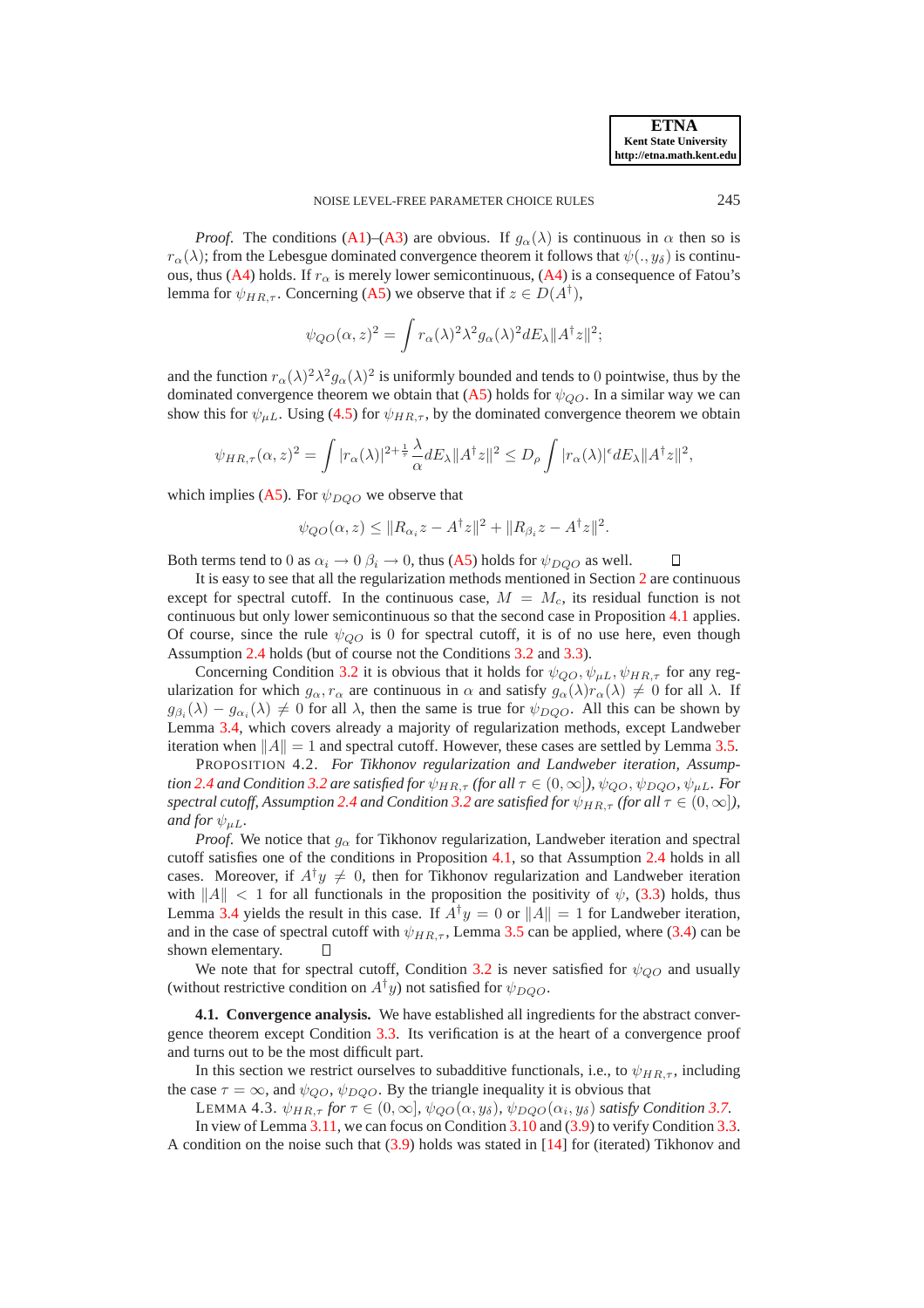## 246 S. KINDERMANN

the quasi-optimality rule. This has been generalized to other regularizations methods in [\[20\]](#page-24-4). We will show that similar conditions are useful for other parameter choice rules as well.

DEFINITION 4.4. *For*  $p \geq 1$ ,  $t_1$ ,  $\nu > 0$  *fixed, we define the set of restricted noisy data*  $\mathcal{N}_p$  *as* 

<span id="page-13-2"></span>
$$
\mathcal{N}_p := \{ e \in Y \mid \text{such that } (4.6) \text{ holds} \},
$$

<span id="page-13-0"></span>*where*

$$
(4.6) \t tp \int_t^{\infty} \lambda^{-1} dF_{\lambda} ||e||^2 \leq \nu \int_0^t \lambda^{p-1} dF_{\lambda} ||e||^2 \quad \forall 0 < t \leq t_1.
$$

It is elementary to see that for  $p_1 \leq p_2$ , the inclusion  $\mathcal{N}_{p_2} \subset \mathcal{N}_{p_1}$  is valid. Using the set  $\mathcal{N}_p$ we can establish [\(3.9\)](#page-8-1) for some of the parameter choice rules.

PROPOSITION 4.5. Let  $g_{\alpha}$  be a spectral filter.

- Let [\(2.9\)](#page-2-2), [\(2.6\)](#page-2-1) *hold and let there exists*  $t_1$ ,  $\nu$  *such that*  $Q(y_\delta y) \in \mathcal{N}_1$ *. Then* [\(3.9\)](#page-8-1) *is satisfied for*  $\psi_{HR,\tau}$  *for any*  $\tau \in (0,\infty]$ *.*
- Let [\(2.9\)](#page-2-2), [\(2.7\)](#page-2-4) hold and let there exists  $t_1$ ,  $\nu$  such that  $y_\delta y \in \mathcal{N}_2$ . Then [\(3.9\)](#page-8-1) is *satisfied for*  $\psi_{OO}$ *.*
- *Let* [\(2.9\)](#page-2-2), [\(2.7\)](#page-2-4) *hold and let there exists*  $t_1$ ,  $\nu$  *such that*  $y y_\delta \in \mathcal{N}_2$ *. If additionally a constant*  $0 < \eta \le ||A||$  *exist, such that for all*  $0 < \gamma \le 1$  *there exists a constant*  $\underline{C}_{DOO,l,\gamma} > 0$  with

<span id="page-13-1"></span>
$$
(4.7) \quad |g_{\beta_i}(\lambda) - g_{\alpha_i}(\lambda)| \geq \underline{C}_{DQO,l,\gamma} |g_{\alpha_i}(\lambda)| \quad \forall 0 \leq \lambda \leq \gamma \alpha_i, \quad 0 \leq \gamma \alpha \leq \eta,
$$

*then* [\(3.9\)](#page-8-1) *is satisfied for*  $\psi_{DQO}$ *.* 

*Proof.* Denote by C a generic constant and fix  $\gamma \leq 1$  such that  $\gamma \alpha \leq \min\{\eta, t_1\}$ , for all  $\alpha \in M$ . Here,  $\eta$  is always understood as the minimum of the  $\eta$  such that the imposed conditions in  $(2.6)$ – $(2.9)$  and  $(4.7)$  hold. Then,

$$
\psi_{HR,\tau}(\alpha, y - y_\delta)^2 \geq_{(2.9)} C \frac{1}{\alpha} \int_0^{\gamma \alpha} dF_\lambda \|Q(y - y_\delta)\|^2
$$
  
 
$$
\geq_{(4.6)} C \int_{\gamma \alpha}^{\infty} \frac{1}{\lambda} dF_\lambda \|Q(y - y_\delta)\|^2 \geq_{(2.2)} C \int_{\gamma \alpha}^{\infty} \lambda g_\alpha(\lambda)^2 dF_\lambda \|y - y_\delta\|^2.
$$

Furthermore, we obtain

$$
\int_0^{\gamma\alpha} \lambda g_\alpha(\lambda)^2 dF_\lambda \|y - y_\delta\|^2 \leq (2.2) C \int_0^{\gamma\alpha} |g_\alpha(\lambda)| dF_\lambda \|Q(y - y_\delta)\|^2
$$
  

$$
\leq (2.6) C \frac{1}{\alpha} \int_0^{\gamma\alpha} dF_\lambda \|Q(y - y_\delta)\|^2 \leq (2.9) C \frac{1}{\alpha} \int_0^{\gamma\alpha} r_\alpha(\lambda)^{2 + \frac{1}{\tau}} dF_\lambda \|Q(y - y_\delta)\|^2.
$$

Since  $||R_{\alpha}y - R_{\alpha}y_{\delta}||^2 = \int_0^{\infty} \lambda g_{\alpha}(\lambda)^2 dF_{\lambda} ||y - y_{\delta}||^2$  we have shown the result for the  $\psi_{HR,\tau}$ . For  $\psi_{OO}$  we observe that

$$
\psi_{QO}^2(\alpha, y - y_\delta) \geq_{(2.9)} C \int_0^{\gamma \alpha} \lambda g_\alpha(\lambda)^2 dF_\lambda \|y - y_\delta\|^2 \geq_{(2.7)} C \frac{1}{\alpha^2} \int_0^{\gamma \alpha} \lambda dF_\lambda \|y - y_\delta\|^2
$$
  

$$
\geq_{(4.6)} C \int_{\gamma \alpha}^{\infty} \frac{1}{\lambda} dF_\lambda \|y - y_\delta\|^2 \geq_{(2.2)} C \int_{\gamma \alpha}^{\infty} \lambda g_\alpha(\lambda)^2 dF_\lambda \|y - y_\delta\|^2.
$$

On the other hand, we get

$$
\int_0^{\gamma\alpha} \lambda g_{\alpha}(\lambda)^2 dF_{\lambda} \|y - y_{\delta}\|^2 \leq (2.9) C \int_0^{\gamma\alpha} \lambda g_{\alpha}(\lambda)^2 r_{\alpha}(\lambda)^2 dF_{\lambda} \|y - y_{\delta}\|^2,
$$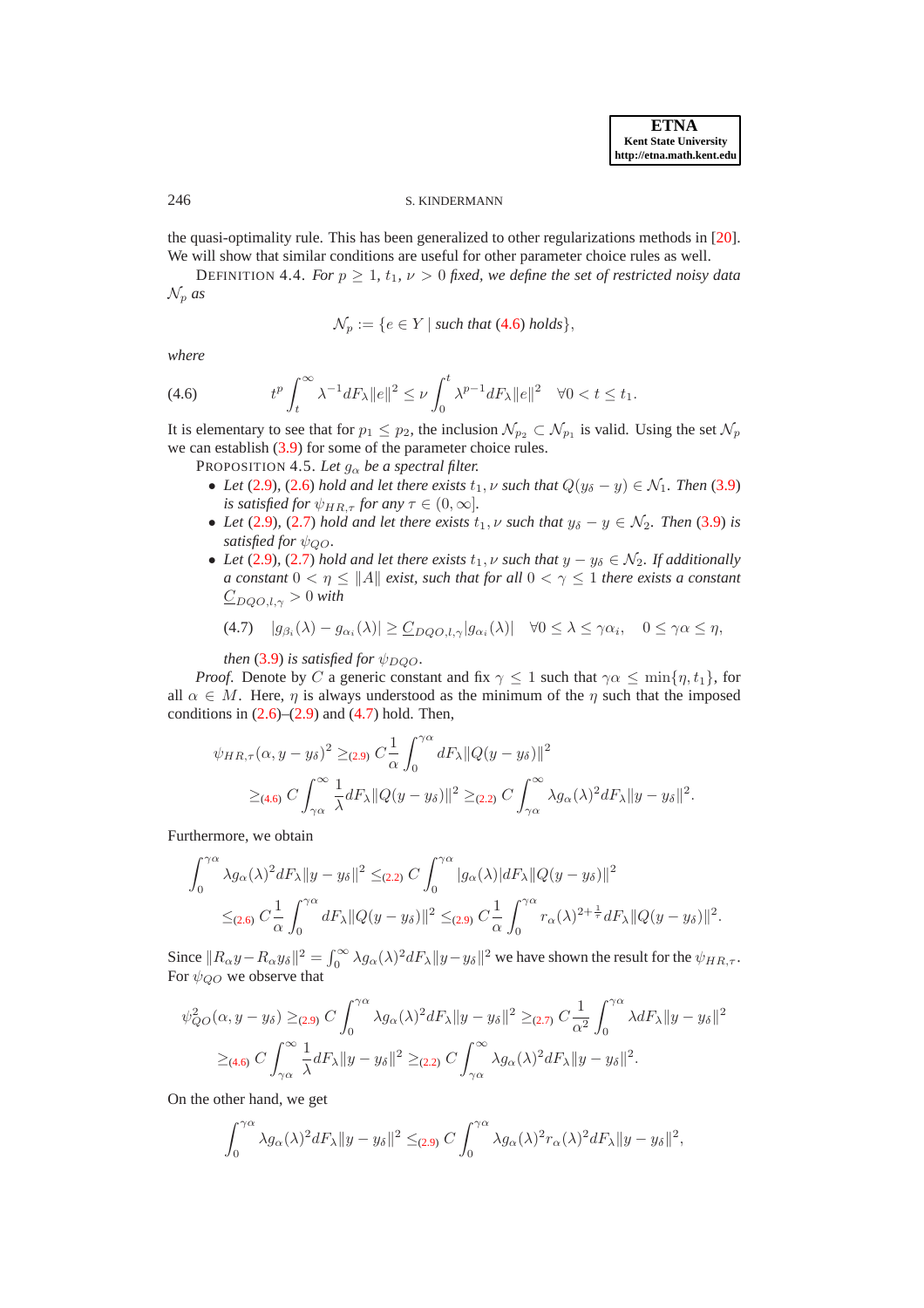which shows the result for  $\psi_{OO}$ . Finally, for  $\psi_{DOO}$  we can estimate

$$
\psi_{DQO}^2(\alpha, y - y_\delta) \geq_{(4.7)} C \int_0^{\gamma \alpha_i} \lambda(g_{\alpha_i}(\lambda))^2 dF_\lambda \|y - y_\delta\|^2
$$
  

$$
\geq_{(2.7)} C \frac{1}{\alpha_i^2} \int_0^{\gamma \alpha_i} \lambda dF_\lambda \|y - y_\delta\|^2 \geq_{(4.6)} C \int_{\gamma \alpha_i}^\infty \frac{1}{\lambda} dF_\lambda \|y - y_\delta\|^2
$$
  

$$
\geq_{(2.2)} C \int_{\gamma \alpha}^\infty \lambda(g_{\alpha_i}(\lambda))^2 dF_\lambda \|y - y_\delta\|^2.
$$

As before, we get

<span id="page-14-0"></span>
$$
\int_0^{\gamma \alpha_i} \lambda(g_{\alpha_i}(\lambda))^2 dF_\lambda \|y - y_\delta\|^2 \leq_{(4.7)} C \int_0^{\gamma \alpha} \lambda(g_{\beta_i}(\lambda) - g_{\alpha_i}(\lambda))^2 dF_\lambda \|y - y_\delta\|^2.
$$

This result implies the convergence of the mentioned parameter choice rules. Concerning [\(4.7\)](#page-13-1) it will be shown below that if there is a  $q < 1$  such that

$$
\beta_i \le q\alpha_i \quad \forall i,
$$

then [\(4.7\)](#page-13-1) holds for the (discrete) Tikhonov regularization and for Landweber iteration. This gives the convergence result for the example regularization methods in this paper.

THEOREM 4.6. Let  $y_{\delta} - y \in \mathcal{N}_2$ , and for  $\psi_{DQO}$  let [\(4.8\)](#page-14-0) hold. Then the parameter *choices*  $\psi_{OO}, \psi_{DOO}, \psi_{HR,\tau}$  *converge for Tikhonov regularization and Landweber iteration.* Let  $y_{\delta} - y \in \mathcal{N}_1$ , then the parameter choice with  $\psi_{HR,\tau}$  converges for Tikhonov regulariza*tion, Landweber iteration, and spectral cutoff.*

*Proof.* The conditions [\(2.9\)](#page-2-2), [\(2.6\)](#page-2-1) and [\(2.7\)](#page-2-4) hold for Tikhonov regularization and Landweber iteration. For spectral cutoff, [\(2.6\)](#page-2-1) and [\(2.9\)](#page-2-2) hold. Altogether, convergence follows from Propositions [4.2,](#page-12-1) [4.5](#page-13-2) and Theorem [3.6.](#page-6-0) It remains to prove that [\(4.7\)](#page-13-1) is implied by [\(4.8\)](#page-14-0) for Tikhonov regularization and Landweber iteration. For Tikhonov regularization, inequality [\(4.7\)](#page-13-1) holds for  $\lambda \in [0, \gamma \alpha_i]$  if  $\alpha_i - \beta_i \geq \underline{C}_{DQO,l,\gamma}(\gamma \alpha_i + \beta_i)$  is satisfied. Condition [\(4.8\)](#page-14-0) suffices for this inequality with  $C_{DQO,l,\gamma} = \frac{\gamma+q}{1-q}$ . For Landweber iteration, the monotonicity in  $\lambda$  of the left hand side in [\(4.7\)](#page-13-1) yields for  $\lambda \in [0, \gamma \alpha_i]$ 

$$
g_{\frac{1}{\beta_i}}(\lambda) - g_{\frac{1}{\alpha_i}}(\lambda) \ge g_{\frac{1}{\beta_i}}(\gamma \alpha_i) - g_{\frac{1}{\alpha_i}}(\gamma \alpha_i) = \frac{1}{\gamma \alpha_i} \left( (1 - \gamma \alpha_i)^{\frac{1}{\alpha_i}} - (1 - \gamma \alpha_i)^{\frac{1}{\beta_i}} \right)
$$
  

$$
\ge \frac{1}{\gamma \alpha_i} \left( (1 - \gamma \alpha_i)^{\frac{1}{\alpha_i}} - (1 - \gamma \alpha_i)^{\frac{1}{q \alpha_i}} \right)
$$
  

$$
= \frac{1}{\gamma \alpha_i} \left( \left( (1 - \gamma \alpha_i)^{\frac{1}{\gamma \alpha_i}} \right)^{\gamma} - \left( (1 - \gamma \alpha_i)^{\frac{1}{\gamma \alpha_i}} \right)^{\frac{\gamma}{q}} \right).
$$

Take  $\eta = \frac{1}{2}$ , so that  $0 \le \gamma \alpha_i$  implies  $(1 - \gamma \alpha_i)^\frac{1}{\gamma \alpha_i} \in [\frac{1}{4}, \frac{1}{e}]$ , which yields the estimate

$$
g_{\frac{1}{\beta_i}}(\lambda) - g_{\frac{1}{\alpha_i}}(\lambda) \ge \frac{1}{q} \left( \min_{x \in [\frac{1}{4}, \frac{1}{e}]} (x^{\gamma} - x^{\frac{\gamma}{q}}) \right) \frac{1}{\alpha_i} \ge C \frac{1}{\alpha_i},
$$

with a positive constant C. With  $(2.6)$  we arrive at  $(4.7)$ .

For the quasi-optimality rule, this theorem and the previous propositions have been shown in [\[20\]](#page-24-4) and for (iterated) Tikhonov regularization in [\[14\]](#page-24-3). The new results in this paper are extensions to  $\psi_{HR,\tau}, \psi_{DQO}$ .

<span id="page-14-1"></span> $\Box$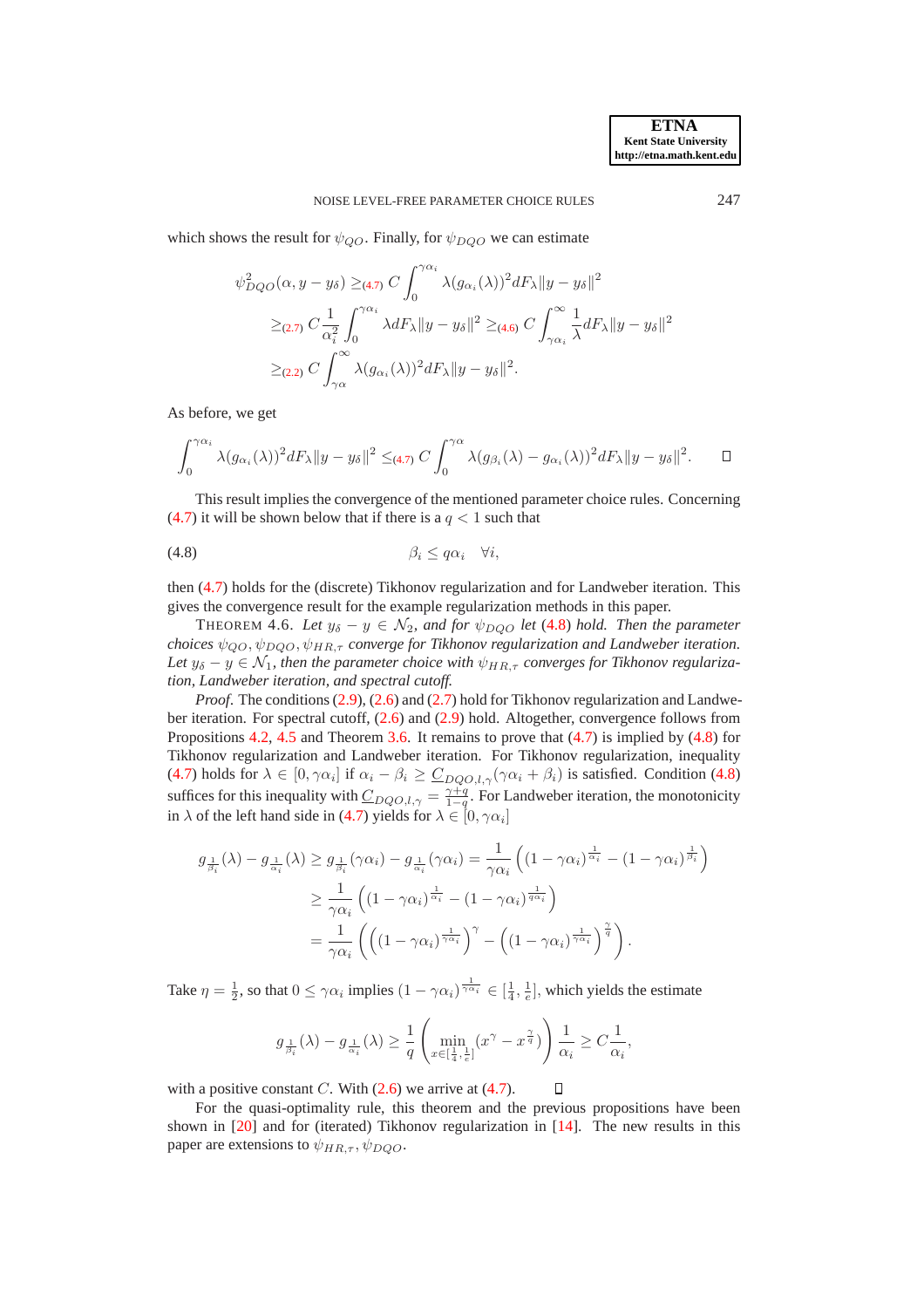#### 248 S. KINDERMANN

**4.2. Convergence rate analysis.** Let us now consider the conditions for convergence rates and optimal order convergence using Theorem [3.12.](#page-8-6) Since in this section we only consider  $\psi_{QO}$ ,  $\psi_{HR,\tau}$ ,  $\psi_{DQO}$ , we can use subadditivity (Condition [3.7\)](#page-7-0). In the previous section, we have already considered premises when [\(3.9\)](#page-8-1) of Condition [3.10](#page-8-0) is satisfied. This section is concerned with Condition [3.8,](#page-7-1) in particular  $(3.7)$ , and the upper estimates  $(3.11)$ and  $(3.12)$ . For the optimal order theorem we additionally have to show  $(3.14)$ ,  $(3.15)$ . More precisely, we establish conditions for the following estimates for the functionals  $\psi$  with some generic constants  $C$  and index function  $\Phi$ :

<span id="page-15-2"></span>(4.9) 
$$
\psi(\alpha, y_{\delta} - y) \leq C \frac{\delta}{\sqrt{\alpha}} \quad \forall \alpha \in M,
$$

(4.10) 
$$
\psi(\alpha, y) \le C \|R_{\alpha}y - A^{\dagger}y\| \quad \forall \alpha \in M,
$$

(4.11) 
$$
\psi(\alpha, y_{\delta} - y) \le C \|R_{\alpha} y_{\delta} - R_{\alpha} y\| \quad \forall \alpha \in M,
$$

(4.12)  $\psi(\alpha, y) \ge \Phi^{-1} \| R_{\alpha} y - A^{\dagger} y \| \quad \forall \alpha \in M.$ 

For some of these inequalities we need some additional conditions. We list them for later reference. For the discrete quasi-optimality rule we require the following in addition to [\(4.7\)](#page-13-1)

- <span id="page-15-3"></span>(4.13)  $|g_{\beta_i}(\lambda) - g_{\alpha_i}(\lambda)| \leq \overline{C}_{DQO,c} |g_{\alpha_i}(\lambda)| \quad \forall \lambda \in (0, \|A\|^2],$
- (4.14)  $|r_{\beta_i}(\lambda) r_{\alpha_i}(\lambda)| \le \overline{D}_{DQO,c}|r_{\alpha_i}(\lambda)| \quad \forall \lambda \in (0, \|A\|^2],$

and that there exists a constant  $0 < \eta < ||A||^2$  such that for all  $0 < \gamma \le 1$ 

$$
(4.15) \qquad |r_{\beta_i}(\lambda) - r_{\alpha_i}(\lambda)| \geq \underline{D}_{DQO,h} |r_{\alpha_i}(\lambda)| \quad \forall \|A\|^2 \geq \lambda \geq \gamma \alpha_i \quad 0 \leq \gamma \alpha_i \leq \eta.
$$

We furthermore need conditions on the exact solution:  $x^{\dagger} = A^{\dagger}y$ :

• there exists a constant  $\eta > 0$  and an index function such that for all  $0 \le t \le \eta$ ,

<span id="page-15-6"></span><span id="page-15-0"></span>
$$
(4.16)\qquad \int_0^t r_t(\lambda)^2 dE_\lambda \|x^\dagger\|^2 \leq \Psi\left(\int_t^{\|A\|^2} r_t(\lambda)^2 dE_\lambda \|x^\dagger\|^2\right),
$$

• there exists a constant  $\eta > 0$  and an index function such that for all  $0 \le t \le \eta$ ,

<span id="page-15-1"></span>
$$
(4.17) \qquad \int_0^t r_t(\lambda)^2 dE_\lambda \|x^\dagger\|^2 \le \Psi\left(\frac{1}{t} \int_t^{\|A\|^2} r_t(\lambda)^2 \lambda dE_\lambda \|x^\dagger\|^2\right),
$$

• there exists a constant  $\theta_1$  such that for all  $t \in M$ ,

<span id="page-15-5"></span><span id="page-15-4"></span>(4.18) 
$$
\int_t^{\infty} r_t^2(\lambda) \lambda d\|x^{\dagger}\|^2 \leq \theta_1 t \int_t^{\infty} r_t^2(\lambda) d\|x^{\dagger}\|^2.
$$

Note that  $(4.16)$  implies  $(4.17)$  with the same  $\Psi$ . However, using  $(4.17)$  enables us in the case of  $\psi_{HR,\infty}$  to get a better estimate than that for [\(4.16\)](#page-15-0).

The Hanke-Raus rules require an additional condition on the noise besides [\(4.6\)](#page-13-0): There exists a constant  $\eta$  and  $\theta_2$  such that for all  $0 \le t \le \eta$ ,

(4.19) 
$$
\int_0^t dF_\lambda \|Qy_\delta - y\|^2 \le \theta_2 \frac{1}{t} \int_0^t \lambda dF_\lambda \|Qy_\delta - y\|^2.
$$

The first lemma concerns [\(4.9\)](#page-15-2).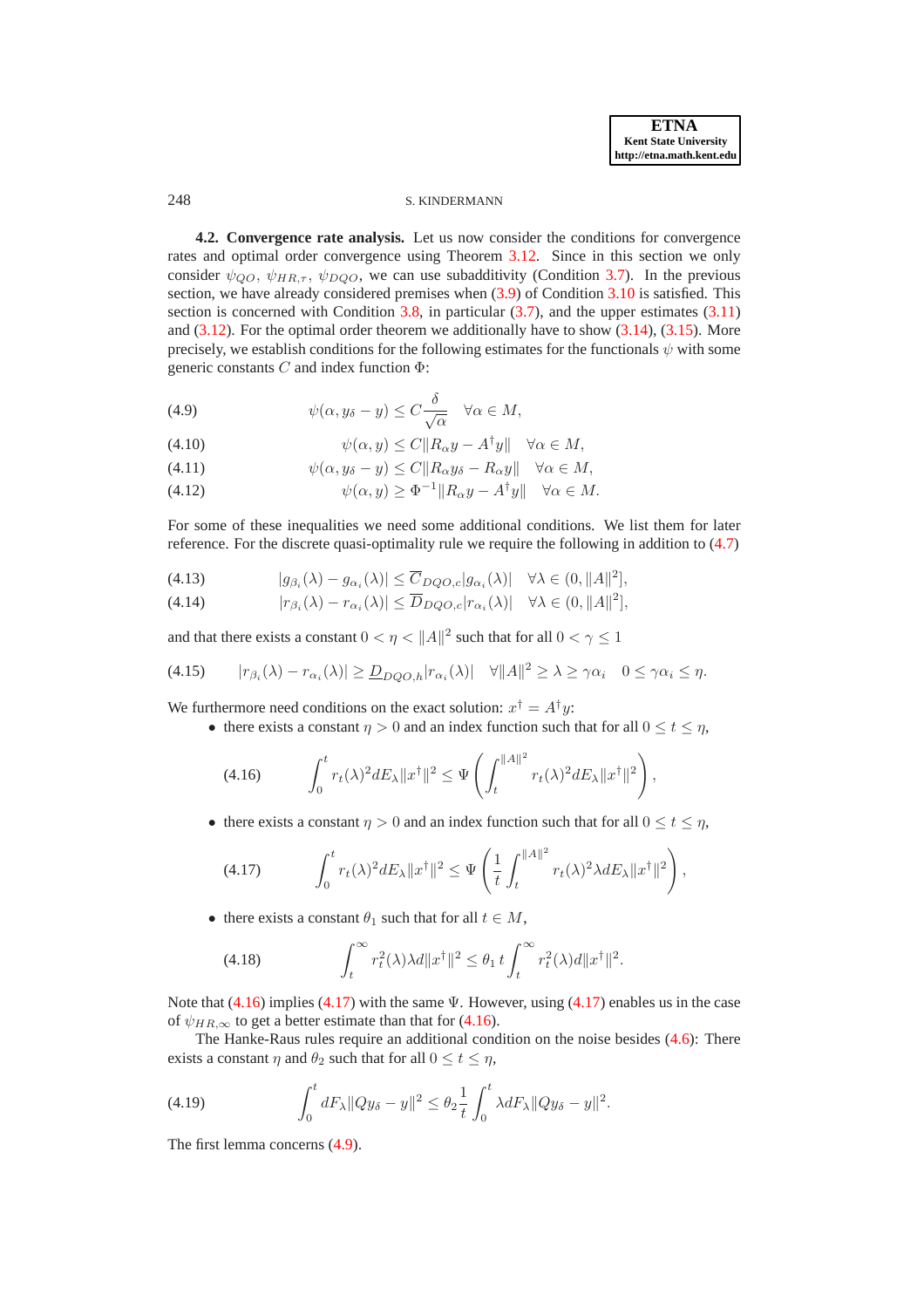<span id="page-16-0"></span>LEMMA 4.7. Let  $g_{\alpha}$  be a spectral filter. Then [\(4.9\)](#page-15-2) holds

- *for*  $\psi_{HR,\tau}$  *with any*  $\tau \in (0,\infty]$ ,
- *for*  $\psi_{QO}$  *if* [\(2.6\)](#page-2-1) *is satisfied*,
- *for*  $\psi_{DQO}$  *if* [\(2.6\)](#page-2-1) *and* [\(4.13\)](#page-15-3) *are satisfied.*

*Proof.* This follows from  $r_{\alpha}(\lambda) \leq (1 + C_g)$ ,  $|\lambda g_{\alpha}(\lambda)| \leq C_g$ , and [\(2.6\)](#page-2-1). In the case of  $\alpha$  we additionally need (4.13).  $\psi_{DQO}$  we additionally need [\(4.13\)](#page-15-3).

Now we proceed to show the estimate [\(4.10\)](#page-15-2).

LEMMA 4.8. Let  $g_{\alpha}$  be a spectral filter. Then  $(4.10)$  holds

- *for*  $\psi_{HR,\tau}$  *if*  $\tau < \infty$  *and*  $\rho(x) = x^{\tau}$  *is a qualification,*
- *for*  $\psi_{HR,\infty}$ *, if* [\(4.18\)](#page-15-4) *holds*,
- *for*  $\psi_{QO}$ *,*
- *for*  $\psi_{DQO}$  *if* [\(4.14\)](#page-15-3) *is satisfied.*

*Proof.* For  $\psi_{QO}$ , the result follows from [\(2.2\)](#page-1-2) and for  $\psi_{HR,\tau}$  from the qualification condition  $r_{\alpha}(\lambda)^{\frac{1}{\tau}} \left| \frac{\lambda}{\alpha} \right| \leq C_{\rho}$ . For  $\psi_{DQO}$ , it follows from

<span id="page-16-3"></span><span id="page-16-1"></span>
$$
\lambda^2 |g_{\alpha_i}(\lambda) - g_{\beta_i}(\lambda)|^2 = |r_{\alpha_i}(\lambda) - r_{\beta_i}(\lambda)|^2,
$$

together with [\(4.14\)](#page-15-3). For  $\psi_{HR,\infty}$ , we obtain by [\(4.18\)](#page-15-4)

$$
\psi_{HR,\infty}(\alpha, Ax^{\dagger})^2 \leq \int_0^{\alpha} r_{\alpha}^2(\lambda) dE_{\lambda} ||x^{\dagger}||^2 + \int_{\alpha}^{||A||^2} r_{\alpha}^2(\lambda) \frac{\lambda}{\alpha} dE_{\lambda} ||x^{\dagger}||^2
$$
  

$$
\leq_{(4.18)} \int_0^{\alpha} r_{\alpha}^2(\lambda) dE_{\lambda} ||x^{\dagger}||^2 + \theta_1 \int_{\alpha}^{||A||^2} r_{\alpha}^2(\lambda) dE_{\lambda} ||x^{\dagger}||^2
$$
  

$$
\leq \max\{1, \theta_1\} ||R_{\alpha}y - A^{\dagger}x^{\dagger}||^2. \quad \Box
$$

Concerning [\(4.11\)](#page-15-2) we have the following result.

- LEMMA 4.9. *Let*  $g_{\alpha}$  *be a spectral filter. Then* [\(4.11\)](#page-15-2) *holds* 
	- *for*  $\psi_{HR,\tau}$  *with*  $\tau \in (0,\infty]$ *, if*  $\rho(x) = x^{\frac{\tau}{2\tau+1}}$  *is a qualification,* [\(2.7\)](#page-2-4) *holds,* [\(4.19\)](#page-15-5) *is satisfied, and*  $y_{\delta} - y \in \mathcal{N}_1$ ,
	- *for*  $\psi_{OO}$ ,
	- *for*  $\psi_{DQO}$ *, if* [\(4.13\)](#page-15-3) *holds.*

*Proof.* The result for  $\psi_{QO}$  follows immediately from  $|r_{\alpha}(\lambda)| \leq 1 + C_g$  and for  $\psi_{DQO}$ from [\(4.13\)](#page-15-3). For the Hanke-Raus rules, we choose  $\gamma$  such that  $\gamma \alpha \le \min\{t_1, \eta\}$ , where  $\eta$  is the minimum of the constants in  $(4.19)$ ,  $(2.7)$ . Then

$$
\psi_{HR,\tau}(\alpha,y_\delta-y)
$$

$$
\leq_{(2,2),(2,10)} (1+C_g)^{2+\frac{1}{\tau}} \frac{1}{\alpha} \int_0^{\gamma \alpha} dF_\lambda \|Qy_\delta - y\|^2 + C_{3,\rho} \int_{\gamma \alpha}^\infty \frac{1}{\lambda} dF_\lambda \|Qy_\delta - y\|^2
$$
  

$$
\leq_{(4,6)} C \frac{1}{\alpha} \int_0^{\gamma \alpha} dF_\lambda \|Qy_\delta - y\|^2 \leq_{(4,19)} C \frac{1}{\alpha^2} \int_0^{\gamma \alpha} \lambda dF_\lambda \|Qy_\delta - y\|^2
$$
  

$$
\leq_{(2,7)} C \int_0^{\gamma \alpha} \lambda g_\alpha(\lambda)^2 dF_\lambda \|Qy_\delta - y\|^2 \leq \|R_\alpha(y_\delta - y)\|^2. \quad \Box
$$

Finally we come to [\(4.12\)](#page-15-2).

LEMMA 4.10. Let  $g_{\alpha}$  be a spectral filter. Then [\(4.12\)](#page-15-2) holds

- <span id="page-16-2"></span>• *for*  $\psi_{HR,\tau}$ , if  $\tau < \infty$ ,  $\tau = \mu_0$ , where  $\mu_0$  is the qualification index, and [\(4.16\)](#page-15-0) is *satisfied,*
- *for*  $\psi_{HR,\infty}$ *, if*  $\tau = \infty$  *and* [\(4.17\)](#page-15-1) *is satisfied,*
- *for*  $\psi_{OO}$ *, if* [\(2.8\)](#page-2-3) *and* [\(4.16\)](#page-15-0) *is satisfied*,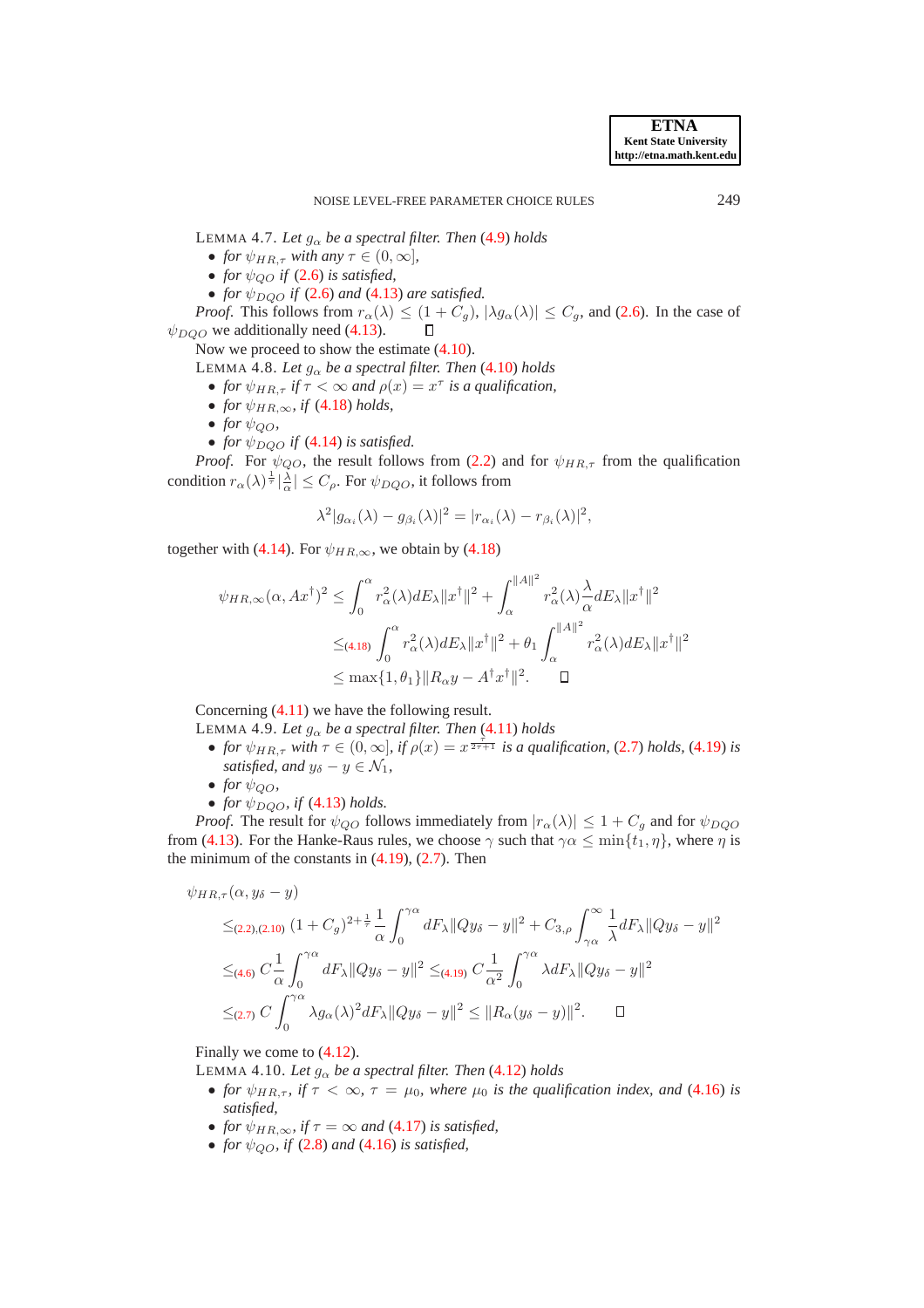$\Box$ 

# 250 S. KINDERMANN

## • *for*  $\psi_{DOO}$ *, if* [\(4.16\)](#page-15-0) *and* [\(4.15\)](#page-15-6) *holds.*

*The index function*  $\Phi$  *in* [\(4.12\)](#page-15-2) *is in all cases related to the index functions* [\(4.16\)](#page-15-0) *or* [\(4.17\)](#page-15-1)*, respectively, by*

$$
\Phi(x) = \sqrt{\Psi(C_1 x^2) + C_2 x^2},
$$

*where*  $C_1$ ,  $C_2$  *are constants.* 

*Proof.* Let  $\gamma \leq 1$  be such that  $\gamma \alpha \leq \eta$  with  $\eta$  being the minimum of the constants appearing in the required conditions. For  $\psi_{HR,\tau}$  with  $\tau$  being the qualification index, and for  $\psi_{QO}, \psi_{DQO}$ , we obtain lower bounds

$$
\psi_{HR,\mu_{0}}(\alpha, Ax^{\dagger})^{2} \geq_{(2.11)} D_{ind,\mu_{0}} \int_{\gamma\alpha}^{||A||^{2}} r_{\alpha}(\lambda)^{2} dF_{\lambda} ||x^{\dagger}||^{2},
$$
  
\n
$$
\psi_{QO}(\alpha, Ax^{\dagger})^{2} \geq_{(2.8)} C_{h,\gamma} \gamma^{2} \int_{\gamma\alpha}^{||A||^{2}} r_{\alpha}(\lambda)^{2} dF_{\lambda} ||x^{\dagger}||^{2},
$$
  
\n
$$
\psi_{DQO}(\alpha, Ax^{\dagger})^{2} \geq \int_{\gamma\alpha_{i}}^{||A||^{2}} \lambda^{2} (g_{\beta_{i}}(\lambda) - g_{\alpha_{i}}(\lambda))^{2} dE_{\lambda} ||x^{\dagger}||^{2}
$$
  
\n
$$
= \int_{\gamma\alpha_{i}}^{||A||^{2}} |r_{\beta_{i}}(\lambda) - r_{\alpha_{i}}(\lambda)|^{2} dE_{\lambda} ||x^{\dagger}||^{2} \geq \underline{D}_{DQO,h}^{2} \int_{\gamma\alpha_{i}}^{||A||^{2}} r_{\alpha_{i}}^{2}(\lambda) dE_{\lambda} ||x^{\dagger}||^{2}.
$$

On the other hand, from [\(4.16\)](#page-15-0) with  $\gamma \leq 1$ , we get

$$
\int r_{\alpha}(\lambda)^{2} dE_{\lambda} \|x^{\dagger}\|^{2} \leq \int_{0}^{\alpha} r_{\alpha}(\lambda)^{2} dE_{\lambda} \|x^{\dagger}\|^{2} + \int_{\alpha}^{||A||^{2}} r_{\alpha}(\lambda)^{2} dE_{\lambda} \|x^{\dagger}\|^{2}
$$
  

$$
\leq_{(4.16)} (\Psi + id) \left( \int_{\alpha}^{||A||^{2}} r_{\alpha}(\lambda)^{2} dE_{\lambda} \|x^{\dagger}\|^{2} \right)
$$
  

$$
\leq (\Psi + id) \left( \int_{\gamma\alpha}^{||A||^{2}} r_{\alpha}(\lambda)^{2} dE_{\lambda} \|x^{\dagger}\|^{2} \right),
$$

which establishes the result for three cases. For  $\psi_{HR,\infty}$ , we can estimate

$$
\psi_{HR,\infty}(\alpha, Ax^{\dagger})^2 \ge \frac{1}{\alpha} \int_{\alpha}^{\|A\|^2} r_{\alpha}(\lambda)^2 \lambda dF_{\lambda} \|x^{\dagger}\|^2,
$$

and with [\(4.17\)](#page-15-1) in place of [\(4.16\)](#page-15-0), and  $\lambda \geq \alpha$ , the result follows also in this case.

We note that the estimates in these lemmas have been proven by Neubauer [\[20\]](#page-24-4) for the case of  $\psi_{QO}$ .

<span id="page-17-0"></span>**5. Case studies.** In this section we discuss the convergence rate result for the typical cases of a) a regularization method with finite qualification index; b) the case of Landweber iteration, which does not have a finite qualification index, but still has a generalized saturation of qualification; and c) the case of spectral cutoff, which does not show such a saturation. Since convergence rates are impossible without a source condition, in the following we will impose a Hölder type source condition

<span id="page-17-1"></span>(5.1) 
$$
A^{\dagger} y \in R((A^*A)^{\mu}).
$$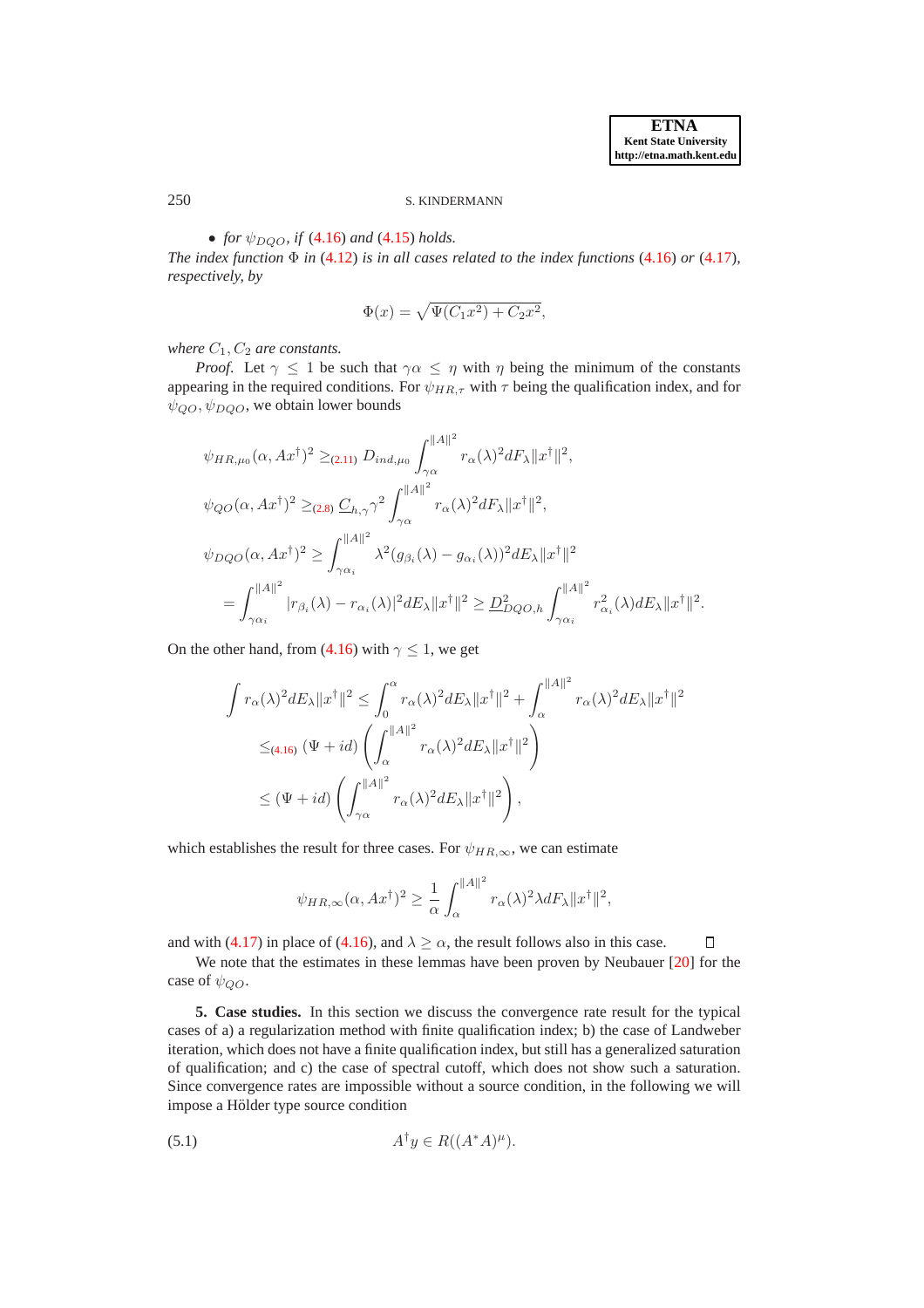**5.1. Methods with finite qualification index.** We consider the case that  $\mu_0 < \infty$  is a qualification index of the regularization method. Tikhonov regularization is a typical example of the methods we discuss here. The convergence of these methods is a simple consequence of Theorem [3.6](#page-6-0) and we omit the details here. Let us just mention that Condition [\(4.5\)](#page-11-2) for  $\psi_{HR,\tau}$ , which was sufficient for Assumption [2.4,](#page-4-1) is only a restriction on  $\tau$  for a low saturating method with  $\mu_0 < \frac{1}{2}$ , and  $\tau$  can be chosen arbitrarily otherwise, in particular, the latter is the case for Tikhonov regularization.

The main benefit of a finite qualification index comes within the convergence rate anal-ysis, because [\(4.16\)](#page-15-0) and [\(4.17\)](#page-15-1) is satisfied for all  $x^{\dagger}$  with a function  $\Psi$  depending on the qualification index. We have the following theorem, extending the results of [\[20\]](#page-24-4).

THEOREM 5.1. Let  $g_{\alpha}$  be a continuous, monotone spectral filter, with finite qualification *index*  $\mu_0$  *such that*  $\rho(\lambda) = \lambda^{\mu}$  *is a qualification for all*  $\mu \in (0, \mu_0]$ *. Moreover, assume that*  $x^{\dagger}$  satisfies a source condition with some  $0 < \mu \leq \mu_0$  and let  $\int_{\eta}^{\|A\|^2}$  $\int_{\eta}^{\|\cdot\|A\|^2} dE_{\lambda} \|x^{\dagger}\|^2 \neq 0$  for some η > 0*. The following convergence rate estimate is valid*

$$
(5.2) \t\t\t ||R_{\alpha^*(y_\delta)}y_\delta - x^\dagger|| \leq C\delta^{\frac{2\mu}{2\mu+1}}\frac{\mu}{\mu_0}
$$

*in the following cases,*

- *for*  $\psi_{HR,\tau}$ , *if* [\(2.9\)](#page-2-2), [\(2.6\)](#page-2-1) *hold*,  $y_{\delta} y \in \mathcal{N}_1$ , *and with the choice*  $\tau = \mu_0$ ,
- *for*  $\psi_{OO}$ *, if* [\(2.9\)](#page-2-2)*,* [\(2.6\)](#page-2-1)*,* [\(2.7\)](#page-2-4)*,* (2.8*) hold, and*  $y_{\delta} y \in \mathcal{N}_2$ *,*
- *for*  $\psi_{DQO}$ *, if* [\(2.9\)](#page-2-2)*,* [\(2.6\)](#page-2-1)*,* [\(2.7\)](#page-2-4) *hold,*  $y_{\delta} y \in \mathcal{N}_2$ *, and if* [\(4.7\)](#page-13-1)*,* [\(4.13\)](#page-15-3)*,* [\(4.14\)](#page-15-3)*,* [\(4.15\)](#page-15-6) *holds.*

*Moreover, let* [\(2.9\)](#page-2-2), [\(2.6\)](#page-2-1) *hold and*  $y_{\delta} - y \in \mathcal{N}_1$ *. If*  $\mu_0 > \frac{1}{2}$ *, then we obtain for*  $\psi_{HR,\infty}$ *with*  $\tilde{\mu} = \min\{\mu, \mu_0 - \frac{1}{2}\}$ 

$$
||R_{\alpha^*(y_\delta)}y_\delta-x^\dagger||\leq C\delta^{\frac{2\tilde\mu}{2\tilde\mu+1}\min\{\frac{\tilde\mu-\frac{1}{2}}{\mu_0-\frac{1}{2}},1\}}.
$$

*Proof.* We apply Theorem [3.12.](#page-8-6) According to Proposition [4.1,](#page-11-3) Assumption [2.4](#page-4-1) is automatically satisfied for  $\psi_{QO}$ ,  $\psi_{DQO}$ ,  $\psi_{HR,\mu_0}$  and for  $\psi_{HR,\infty}$  by  $\mu_0 > \frac{1}{2}$ . Condition [3.7](#page-7-0) trivially holds. Condition [3.10](#page-8-0) was shown in Proposition [4.5.](#page-13-2) Lemma [4.7](#page-16-0) implies that [\(3.12\)](#page-8-4) holds in the respective cases with  $\rho_{\downarrow, y_{\delta}-y}(\alpha) = \frac{\delta}{\sqrt{\alpha}}$ . The source condition [\(5.1\)](#page-17-1) implies the estimate

<span id="page-18-0"></span>
$$
||R_{\alpha} - y_{\delta}|| \leq C\alpha^{\mu}
$$

for  $\mu \leq \mu_0$ . Together with Lemma [4.8](#page-16-1) we obtain [\(3.11\)](#page-8-4) with  $\rho_{\uparrow, y}(\alpha) = \alpha^{\mu}$  for all cases except  $\psi_{HR,\infty}$ . However, with [\(5.1\)](#page-17-1) it is standard that for  $\psi_{HR,\infty}$   $\rho_{\uparrow,y}(\alpha) = \alpha^{\mu}$  for  $\mu \leq \mu_0 - \frac{1}{2}$ .

It remains to verify Condition [3.8.](#page-7-1) This is a consequence of Lemma [4.10.](#page-16-2) We only have to show that [\(4.16\)](#page-15-0), or [\(4.17\)](#page-15-1) (in the case  $\psi_{HR,\infty}$ ) holds. However, this is a consequence of  $(5.3)$  and the following argument: With the qualification assumption,  $(4.16)$  is satisfied since

$$
\int_0^{\gamma\alpha} r_\alpha(\lambda)^2 dE_\lambda \|x^\dagger\|^2 \leq C\alpha^{2\mu},
$$

while

$$
\int_{\gamma\alpha}^{\|A\|^2} r_{\alpha}(\lambda)^2 dE_{\lambda} \|x^{\dagger}\|^2 \geq \alpha^{2\mu_0} \frac{1}{\eta^{2\mu_0}} \int_{\eta}^{\|A\|^2} dE_{\lambda} \|x^{\dagger}\|^2;
$$

thus, [\(4.16\)](#page-15-0) holds with  $\Psi(x) = Cx^{\frac{\mu}{\mu_0}}$ . Moreover, a similar argument shows that [\(4.17\)](#page-15-1) holds with  $\Psi(x) = Cx^{\frac{\mu}{\mu_0 - \frac{1}{2}}}$ . Using Lemma [4.10,](#page-16-2) we obtain for  $\psi_{QO}, \psi_{HR,\mu_0}, \psi_{DQO}$  that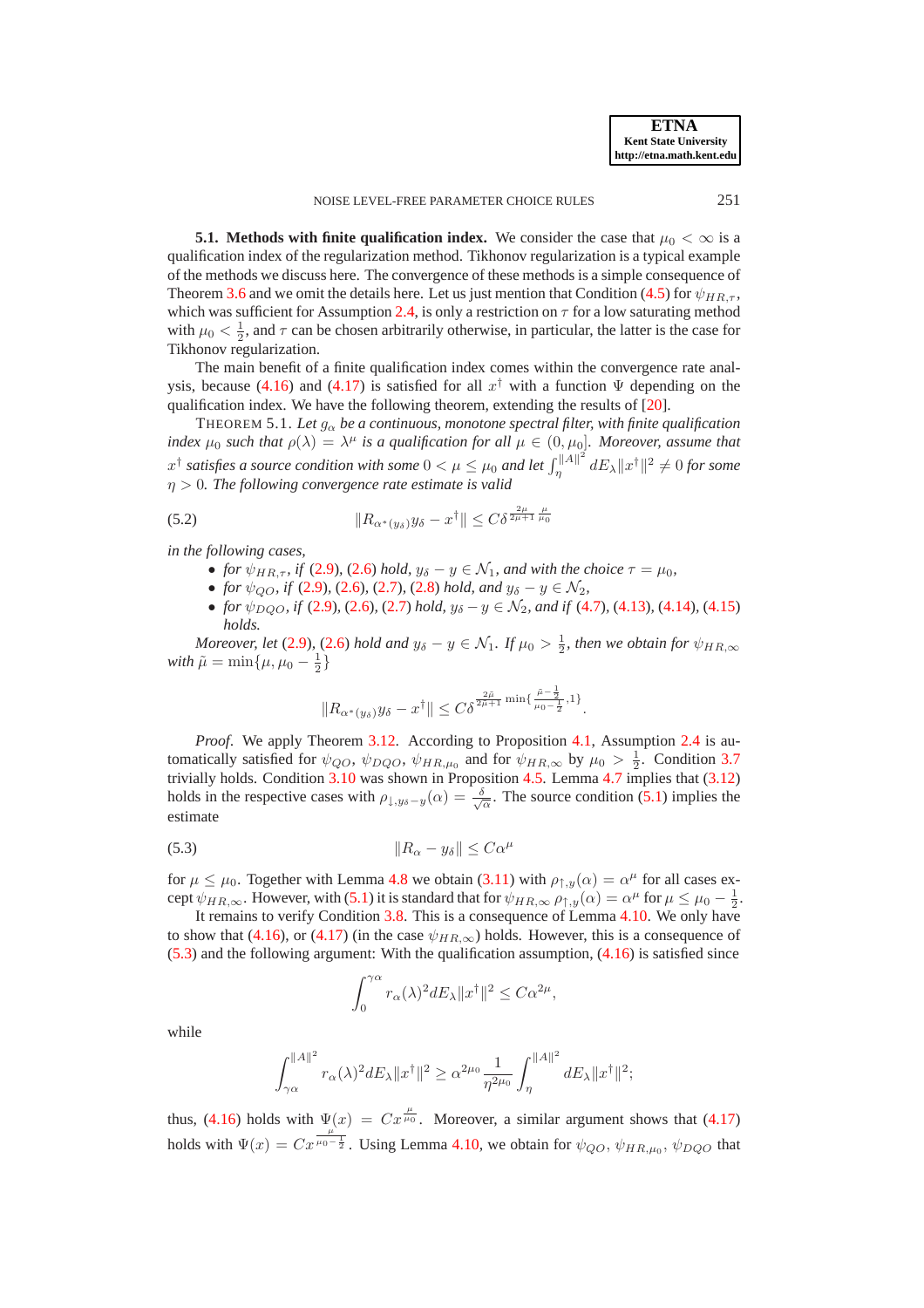252 S. KINDERMANN

Condition [3.8](#page-7-1) holds with  $\Psi = Cx^{\min\{\frac{\mu}{\mu_0},1\}}$  and for  $\psi_{HR,\infty}$  with  $\Psi(x) = Cx^{\min\{\frac{\mu-\frac{1}{2}}{\mu_0-\frac{1}{2}},1\}}$ . The infimum in Theorem [3.12](#page-8-6) can easily be calculated by balancing the terms, which finally yields the result.  $\Box$ 

This theorem shows that in general we only get suboptimal rates for heuristic parameter choice rules. Optimal order rates are established if the index of the source condition equals the qualification index  $\mu_0$ , or, for the  $\psi_{HR,\infty}$  rule, equals  $\mu_0 - \frac{1}{2}$ . We can therefore interpret [\(4.16\)](#page-15-0) or [\(4.17\)](#page-15-1) as a quantitative condition on how far the smoothness of  $x^{\dagger} = A^{\dagger}y$  is away from the qualification index of the method. Note that while the quasi-optimality rules and the Hanke-Raus rules with  $\tau = \mu_0$  behave similarly, the Hanke Raus rule with  $\tau = \infty$  behaves differently. Depending on the smoothness it is possible that the latter rule might gives better result than the others, while in other cases this situation might be reversed.

A similar analysis is of course possible for other types of source conditions, like logarithmic ones. Since in this case the solution smoothness is much weaker than the qualification index, we expect very weak convergence rates if no further condition on  $x^{\dagger}$  are used.

Let us now turn to optimal order convergence. In the case of finite qualification, the condition [\(4.16\)](#page-15-0) with  $\Psi(x) = x$  reduces to

<span id="page-19-0"></span>
$$
(5.4) \qquad \int_0^t \frac{1}{\lambda^{2\mu}} dE_\lambda \|x^\dagger\|^2 \le Ct^{2(\mu_0 - \mu)} \int_t^\infty \frac{1}{\lambda^{2\mu_0}} dE_\lambda \|x^\dagger\|^2, \quad \forall 0 < t < \eta,
$$

<span id="page-19-1"></span>and [\(4.17\)](#page-15-1) with  $\Psi(x) = x$  reduces to

$$
(5.5) \qquad \int_0^t \frac{1}{\lambda^{2\mu}} dE_\lambda \|x^\dagger\|^2 \le Ct^{2(\mu_0 - \mu) - 1} \int_t^\infty \frac{1}{\lambda^{2\mu_0 - 1}} dE_\lambda \|x^\dagger\|^2, \quad \forall 0 < t < \eta.
$$

THEOREM 5.2. Let  $g_{\alpha}$  be a continuous monotone spectral filter, with finite qualification *index*  $\mu_0$  *such that*  $\rho(\lambda) = \lambda^{\mu}$  *is a qualification for all*  $\mu \in (0, \mu_0]$ *.* 

*Assume that* x † *satisfies a source condition* [\(5.1\)](#page-17-1) *and the decay condition* [\(5.4\)](#page-19-0)*. Then the optimal order estimate*

$$
(5.6) \qquad \|R_{\alpha^*(y_\delta)}y_\delta - x^\dagger\| \le C \inf_{\alpha} \|R_{\alpha^*(y_\delta)}y_\delta - R_{\alpha^*(y_\delta)}y\| + \|R_{\alpha^*(y_\delta)}y - x^\dagger\|
$$

*holds in the following cases,*

- <span id="page-19-2"></span>• *for*  $\psi_{OO}$ *, if* [\(2.9\)](#page-2-2)*,* [\(2.7\)](#page-2-4)*,* (2.8*) hold, and*  $y_{\delta} - y \in \mathcal{N}_2$ *,*
- *for*  $\psi_{DOO}$ *, if* [\(2.9\)](#page-2-2)*,* [\(2.7\)](#page-2-4)*, hold,*  $y_{\delta} y \in \mathcal{N}_2$ *, and additionally* [\(4.7\)](#page-13-1)*,* [\(4.13\)](#page-15-3)*,* (4.14*),* [\(4.15\)](#page-15-6)*, hold,*
- *for*  $\psi_{HR,\tau}$ *, if* [\(2.9\)](#page-2-2), [\(2.6\)](#page-2-1) *hold,*  $Q(y_{\delta} y) \in \mathcal{N}_1$ ,  $\tau = \mu_0$ *, and* [\(4.19\)](#page-15-5) *holds.*

*Moreover, if*  $x^{\dagger}$  satisfies a source condition and [\(5.5\)](#page-19-1),  $\mu_0 \ge \frac{1}{2}$ , [\(2.9\)](#page-2-2), [\(2.6\)](#page-2-1) [\(4.19\)](#page-15-5)*, and* [\(4.18\)](#page-15-4) *hold, then*  $\psi_{HR,\infty}$  *satisfies the optimal order estimate* [\(5.6\)](#page-19-2)*.* 

*Proof*. This theorem is a consequence of Theorem [3.13,](#page-9-1) Propositions [4.1](#page-11-3) and [4.5,](#page-13-2) and Lemmas [4.8,](#page-16-1) [4.9,](#page-16-3) and [4.10.](#page-16-2) П

We notice that  $\psi_{QO}$  and  $\psi_{DQO}$  need similar conditions. For  $\psi_{HR,\mu_0}$  we need an additional noise condition [\(4.19\)](#page-15-5), which means that the noise should not be too irregular. This condition is not needed for the quasi-optimality rules.

In the case of  $\psi_{HR,\infty}$  we need the rather restrictive condition [\(4.18\)](#page-15-4). This condition can only be satisfied if the smoothness index of the source condition obeys the inequality  $\mu \leq \mu_0 - \frac{1}{2}.$ 

We also notice that if for some constants  $p, q < 1$ ,

$$
p\alpha_i \le \beta_i \le q\alpha_i \quad \forall i
$$

is valid, then all the conditions [\(4.7\)](#page-13-1), [\(4.13\)](#page-15-3), [\(4.14\)](#page-15-3), [\(4.15\)](#page-15-6) for  $\psi_{DQO}$  are satisfied in the case of Tikhonov regularization.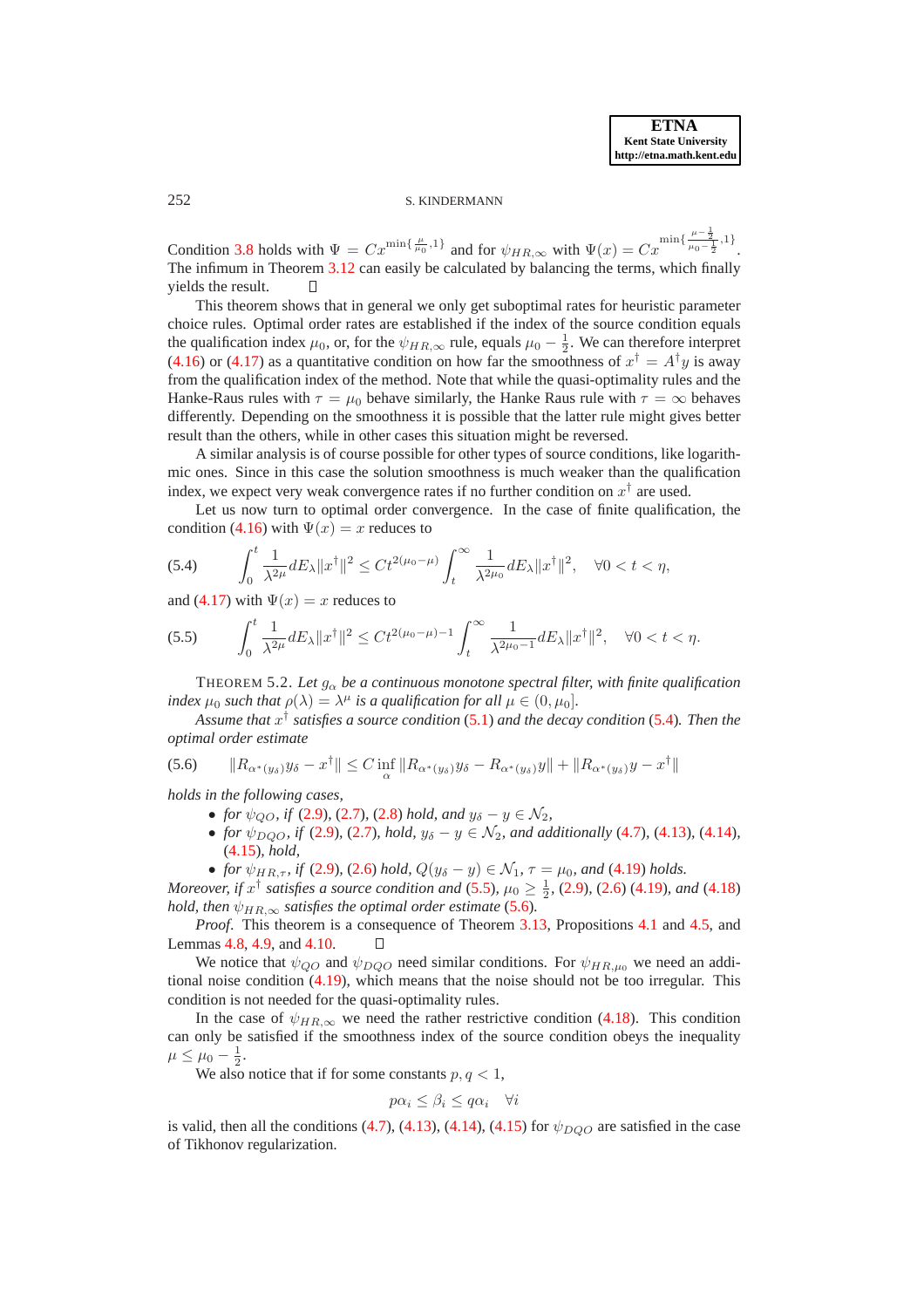,

**5.2. Landweber iteration.** We now discuss the convergence rate results for Landweber iteration.

The results on convergence rates are different from the previous sections. Note that Landweber iteration does not have a finite qualification index; every function  $x^{\mu}$  is a qualification. For Landweber iteration, however, we can find a substitute for the qualification index. Indeed, it can be shown that if  $||A|| < 1$  then

(5.7) 
$$
|r_{\alpha}(\lambda)| \ge e^{-C\frac{1}{\alpha}}, \quad 1 > ||A||^2 > \lambda \ge \gamma \alpha,
$$

for some constant C. The convergence rates for Landweber iteration with a source condition [\(5.1\)](#page-17-1) are established in the following theorem.

THEOREM 5.3. Let  $||A|| < 1$  and the regularization method be Landweber iteration *and let* x † *satisfy a source condition* [\(5.1\)](#page-17-1)*. Then the following convergence rate holds with constants*  $C_1$ ,  $C_2$ ,

<span id="page-20-0"></span>
$$
||R_{\alpha^*(y_\delta)}y_\delta - x^\dagger|| \le C_1 \left(\frac{C_2}{-\log(\delta)}\right)^{\mu}
$$

*in the following cases,*

- *for*  $\psi_{HR,\tau}$ *, if*  $Q(y_\delta y) \in \mathcal{N}_1$ *, for any*  $\tau \in (0, \infty]$ *,*
- *for*  $\psi_{QO}$ *, if*  $y_{\delta} y \in \mathcal{N}_2$ *,*
- *for*  $\psi_{DQO}$ *, if*  $y_{\delta} y \in \mathcal{N}_2$ *, and constants*  $p, q < 1$  *exists with*

$$
p\alpha_i \le \beta_i \le q\alpha_i \quad \forall i.
$$

*Proof.* Let us first assume that [\(4.7\)](#page-13-1), [\(4.13\)](#page-15-3), [\(4.14\)](#page-15-3) and [\(4.15\)](#page-15-6) hold for  $\psi_{DQO}$ . As in the previous section we can establish [\(4.9\)](#page-15-2), and with a source condition it follows easily that  $\psi(\alpha, y) \leq C\alpha^{\mu}$  in all cases (for  $\psi_{DQO}$  we need [\(4.14\)](#page-15-3) here). Proposition [4.5](#page-13-2) implies [\(3.9\)](#page-8-1) under the stated noise conditions. In view of Theorem  $3.12$  it remains to show  $(3.7)$  for  $w = Ax^{\dagger}$ . From the source condition it follows that  $||R_{\alpha}y - A^{\dagger}y|| \leq C\alpha^{\mu}$ . Using that [\(2.8\)](#page-2-3) holds for Landweber iteration, (or [\(4.15\)](#page-15-6) for  $\psi_{DQO}$ ) it can be shown that in all cases the inequality

$$
\psi(\alpha, y)^2 \ge \int_{\gamma\alpha} r_{\alpha}(\lambda)^{\zeta} dE_{\lambda} ||x^{\dagger}||^2
$$

is valid with  $\zeta \in \{2, 2 + \frac{1}{\tau}\}\,$ , depending on the method. Now using [\(5.7\)](#page-20-0) yields that

$$
\psi(\alpha, y) \ge C_3 e^{-\frac{C_4}{\alpha}}.
$$

We thus can chose  $\Phi^{-1}(x) = C_3 \exp(-\frac{C_4}{x^{1/\mu}})$  to get [\(3.7\)](#page-7-3). Let us now verify all the required conditions for  $\psi_{DOO}$ . In Theorem [4.6](#page-14-1) we already showed that [\(4.8\)](#page-14-0) implies [\(4.7\)](#page-13-1). From

$$
|r_{\beta_i}(\lambda) - r_{\alpha_i}(\lambda)| = r_{\alpha_i}(\lambda)(1 - (1 - \lambda)^{\frac{1}{\beta_i} - \frac{1}{\alpha_i}}),
$$

[\(4.14\)](#page-15-3) follow straightforwardly from  $\beta_i < \alpha_i$ . We observe that for  $1 > ||A||^2 < \lambda \ge \gamma \alpha$ ,

$$
1 - (1 - \lambda)^{\frac{1}{\beta_i} - \frac{1}{\alpha_i}} \ge 1 - (1 - \gamma \alpha_i)^{(\frac{1}{q} - 1)\frac{1}{\alpha_i}} \ge 1 - \left( (1 - \gamma \alpha_i)^{\frac{1}{\gamma \alpha_i}} \right)^{\gamma(\frac{1}{q} - 1)}
$$

and  $(4.15)$  follows as in the proof of Theorem [4.6.](#page-14-1) The inequality  $(4.13)$  is equivalent to

1

$$
\frac{(1-\lambda)^{\frac{1}{\alpha_i}} - (1-\lambda)^{\frac{1}{\beta_i}}}{1 - (1-\lambda)^{\frac{1}{\alpha_i}}} \leq \overline{C}_{DQO,c},
$$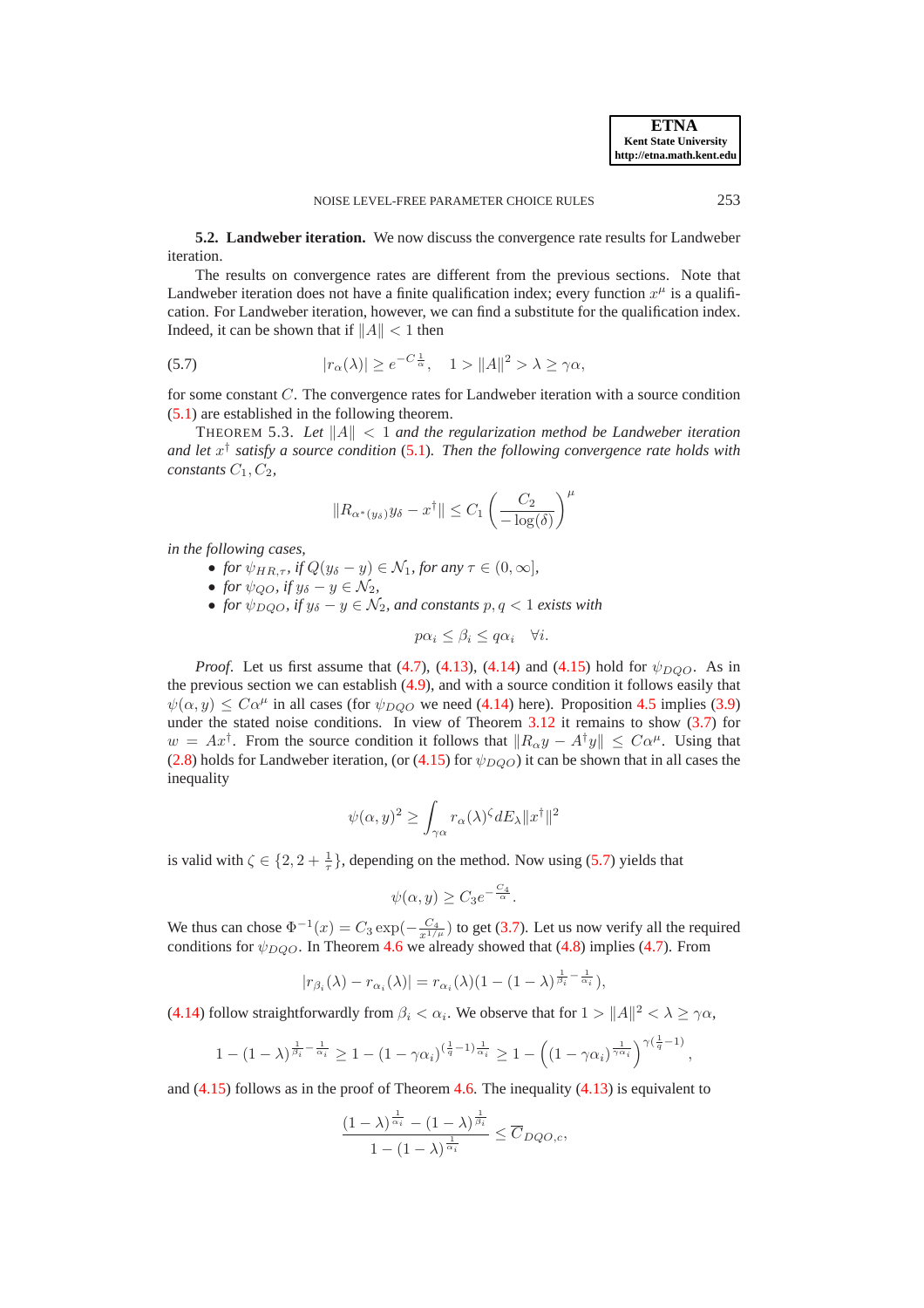#### 254 S. KINDERMANN

and with  $\beta_i \geq p\alpha_i$  the left-hand side can be bounded by

$$
\frac{(1-\lambda)^{\frac{1}{\alpha_i}}-(1-\lambda)^{\frac{1}{\beta_i}}}{1-(1-\lambda)^{\frac{1}{\alpha_i}}} \leq \frac{(1-\lambda)^{\frac{1}{\alpha_i}}-(1-\lambda)^{\frac{1}{q\alpha_i}}}{1-(1-\lambda)^{\frac{1}{\alpha_i}}}.
$$

Since  $(1 - \lambda)^{\frac{1}{\alpha_i}} \in (0, 1]$  and  $\frac{x - x^{\frac{1}{q}}}{1 - x}$  with  $q < 1$  is uniformly bounded for  $x \in [0, 1]$ , [\(4.13\)](#page-15-3) is proven.

This shows that for methods with high or infinite qualification index, only slow convergence rates can be expected. Of course, with the appropriate conditions, we can prove again optimal order rates in the same line as before. However, in the case of Landweber iteration, the decay conditions [\(4.16\)](#page-15-0) are more restrictive compared to the finite qualification case.

**5.3. Spectral cutoff.** The case of the spectral cutoff (or truncated singular value decomposition) is different in several aspects. The quasi-optimality rule  $\psi_{OO}$  is not applicable here, because it is 0 (Condition [3.2](#page-5-1) is violated). Also, the discrete version  $\psi_{DQO}$  is not appropriate, because Condition [3.2](#page-5-1) cannot be verified in general. However, Hanke-Raus rules can be analyzed. We notice that in the case of spectral cutoff,  $\psi_{HR,\tau}$  is independent of  $\tau$ .

The convergence rate result are stated in the following theorem.

THEOREM 5.4. Let  $Q(y_\delta - y) \in \mathcal{N}_1$  and the regularization method be spectral cutoff. • *If a source condition is satisfied and if there is an index function such that*

$$
\text{(5.8)} \qquad \int_0^t dE_\lambda \|x^\dagger\|^2 \le \Phi\left(\frac{1}{t} \int_0^t \lambda dE_\lambda \|x^\dagger\|^2\right) \quad \forall t \in (0, \alpha_0],
$$

*then for*  $\psi_{HR,\tau}$  *we obtain* 

<span id="page-21-0"></span>
$$
||R_{\alpha^*(y_\delta)}y_\delta - x^\dagger|| \leq \Phi(\delta^{\frac{2\mu}{1+2\mu}}).
$$

• *If* [\(5.8\)](#page-21-0) *is satisfied with*  $\Psi(x) = x$ *, then the optimal error bound* [\(5.6\)](#page-19-2) *holds.* 

*Proof.* For spectral cutoff,  $(2.6)$  and  $(2.9)$  holds so that by Corollary [4.2,](#page-12-1) Proposition [4.5,](#page-13-2) Lemmas [4.7,](#page-16-0) [4.8,](#page-16-1) and [4.9](#page-16-3) all conditions of Theorem [3.12](#page-8-6) and Theorem [3.13](#page-9-1) are satisfied except for  $(3.7)$ . However, the condition  $(5.8)$ , which is used instead of  $(4.16)$  or  $(4.17)$  is exactly [\(3.7\)](#page-7-3).

The difference to the previous methods is that for spectral cutoff we cannot proof convergence rates only by using a source condition. The reason is, as already mentioned, the lack of a saturation of qualification.

**5.4. The L-curve method.** Let us finally discuss the drawback of the L-curve method. We want to argue that the analysis in this paper does not apply to this method. We have seen that the central ingredient for a convergence proof is a noise condition (Condition [3.3\)](#page-5-3). For convergence rates a quantitative version has to be used. Since the L-curve is not subadditive (Condition [3.7](#page-7-0) does not hold) condition [\(3.16\)](#page-10-3) was used to prove convergence or convergence rates. We now argue that such an estimate does not hold in realistic cases. First, let us note that one has some freedom in choosing  $\psi$ : if  $\psi$  satisfies Assumption [2.4,](#page-4-1) then so does  $\Phi(\psi)$ , where  $\Phi$  is an index function with  $\Phi(\infty) = \infty$ . The choice of  $\Phi$ , however, should be related to estimates such as  $(3.16)$  in the sense that the left- and right-hand sides should have the same degree of homogeneity. The left-hand side in [\(3.16\)](#page-10-3) is homogeneous of degree 1 in the noise  $y_\delta - y: ||R_\alpha \lambda (y_\delta - y)|| = \lambda ||R_\alpha (y_\delta - y)||$ , which suggests that  $\psi$  should be homogeneous of degree 1 as well. If this condition holds, then the set  $\mathcal{N}_z$  is scaling invariant, which means that the noise condition  $y_{\delta} - y \in \mathcal{N}_y$  does not need any information on the noise level  $||y_{\delta} - y||$ .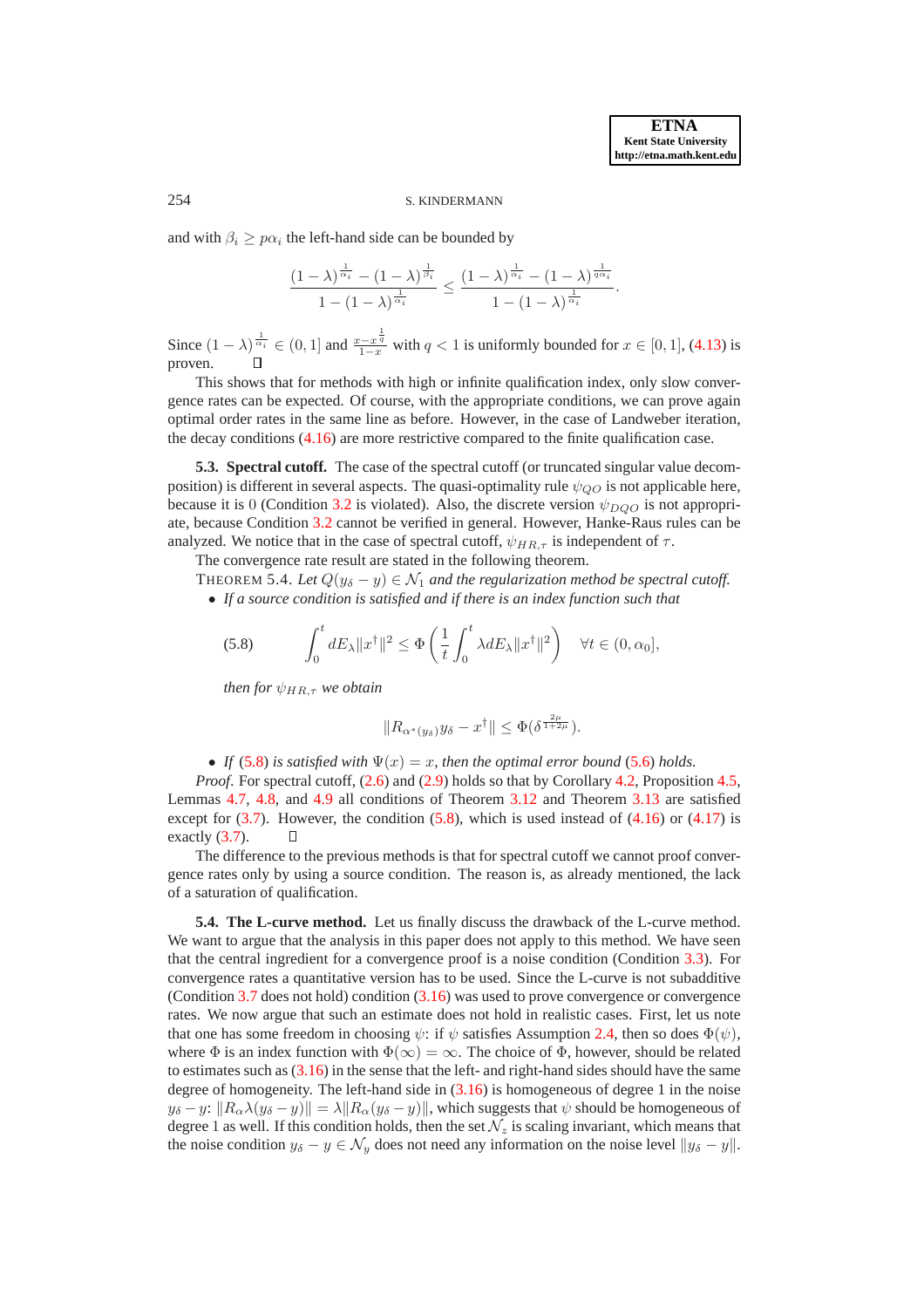With this argument it is clear that the functional for the (modified) L-curve method should be homogeneous of degree 1, i.e.,

<span id="page-22-1"></span>
$$
\psi_{\mu L, scaled}(\alpha, y_{\delta}) = \psi_{\mu L}(\alpha, y_{\delta})^{\frac{1}{1+\mu}}, \quad \mu > 0.
$$

However, for the scaled version the bound [\(3.16\)](#page-10-3) does not hold.

PROPOSITION 5.5. Let  $g_{\alpha}$  be a spectral filter. For the functional  $\psi_{\mu L, scaled}$  there cannot *be a set*  $\mathcal{N}_z$  *with*  $\mathcal{N}_z \cap D(A^{\dagger}) = \emptyset$  *such that* [\(3.16\)](#page-10-3) *holds for all*  $\alpha \in M$  *with*  $C > 0$  *and*  $f(\alpha)$  *bounded.* 

*Proof*. We have the bound

$$
\psi_{\mu L, scaled}(\alpha, y_{\delta}) \leq \psi_{\mu L, scaled}(\alpha, y_{\delta} - y) + ||R_{\alpha}(y_{\delta} - y)||^{\frac{\mu}{1 + \mu}}C_{1, \delta} + C_{2, \delta},
$$

where  $C_{1,\delta}$ ,  $C_{2,\delta}$  denote constants, independent of  $\alpha$ . Suppose that [\(3.16\)](#page-10-3) holds for a data error  $y_{\delta} - y \in \mathcal{N}_z \notin D(A^{\dagger})$ . Then it is well known that  $\lim_{\alpha \to 0} ||R_{\alpha}(y_{\delta} - y)|| = \infty$ , hence, for sufficiently small  $\alpha$ ,  $||R_{\alpha}(y_{\delta} - y)|| \neq 0$  and we get

$$
0 < C \le \left(\frac{\int r_{\alpha}(\lambda)^2 dF_{\lambda} \|y_{\delta} - y\|^2}{\int \lambda g_{\alpha}(\lambda)^2 dF_{\lambda} \|y_{\delta} - y\|^2}\right)^{\frac{1}{2+2\mu}} + \frac{C_{1,\delta}}{\|R_{\alpha}(y_{\delta} - y)\|^{\frac{1}{1+\mu}}} + \frac{C_{2,\delta}}{\|R_{\alpha}(y_{\delta} - y)\|}.
$$

Taking the limit and using  $y_{\delta} - y \notin D(A^{\dagger})$ , we obtain that

$$
0 < C \leq \liminf_{\alpha \to 0} \left( \frac{\int r_{\alpha}(\lambda)^2 dF_{\lambda} \|y_{\delta} - y\|^2}{\int \lambda g_{\alpha}(\lambda)^2 dF_{\lambda} \|y_{\delta} - y\|^2} \right)^{\frac{1}{2+2\mu}}
$$

.

However, the numerator in this fraction is bounded (and even tends to 0), and the denominator tends to infinity as  $\alpha \to 0$ ; thus, the right-hand side in this inequality tends to 0, which is a contradiction contradiction.

This proposition shows that the modified L-curve (at least as stated in this paper) has a serious flaw. We note that it has been suggested [\[16\]](#page-24-22) to let  $\mu$  depend on the regularization parameter as well which could be a way to avoid a negative result like Proposition [5.5.](#page-22-1)

Another ad-hoc suggestion for a repair of the L-curve method would be to compensate with a negative power of  $\alpha$  and use, e.g.,  $\psi(\alpha, y_\delta) = \frac{1}{\sqrt{\alpha}} \psi_{\mu L}(\alpha, y_\delta)$ .

<span id="page-22-0"></span>**6. Discussion.** We have established a rather general framework for the convergence analysis of minimization-based noise level-free parameter choice rules. It is not possible in one paper to cover all cases in detail, but the methodology in this work can, of course, be applied to other situations.

The assumptions in this paper, the noise conditions  $(4.6)$ ,  $(4.19)$  and the decay conditions  $(4.16)$ – $(4.18)$  are the main tools for the proofs. This type of conditions were first used in [\[14\]](#page-24-3) and later in [\[20\]](#page-24-4). Other authors have used different conditions for a convergence proof, e.g., lower and upper bounds on the Fourier coefficients of the noise: if  $(\sigma_i, u_i, v_i)$  denotes the singular system of a compact operator, then inequalities of the form  $c_1 n^{-p} \le (y_\delta - y, v_n) \le c_2 n^{-p}$  can be of value; see, e.g., [\[17,](#page-24-23) [18\]](#page-24-24). Assuming such inequalities and a certain decay of the singular values, [\(4.6\)](#page-13-0) can be verified [\[14\]](#page-24-3). However, such decay rate conditions are not as general as the noise conditions in this paper; moreover, the rate conditions usually need multiple constants and parameters. In this sense, the conditions in this paper are more economical. The same holds for the conditions on  $x^{\dagger}$ , where a certain fixed decay rate of its Fourier coefficients usually implies the decay conditions. We note that in [\[2\]](#page-24-2) scaling conditions were used in place of the noise conditions. It can be shown that the noise condition [\(4.6\)](#page-13-0) can be rephrased into such scaling condition.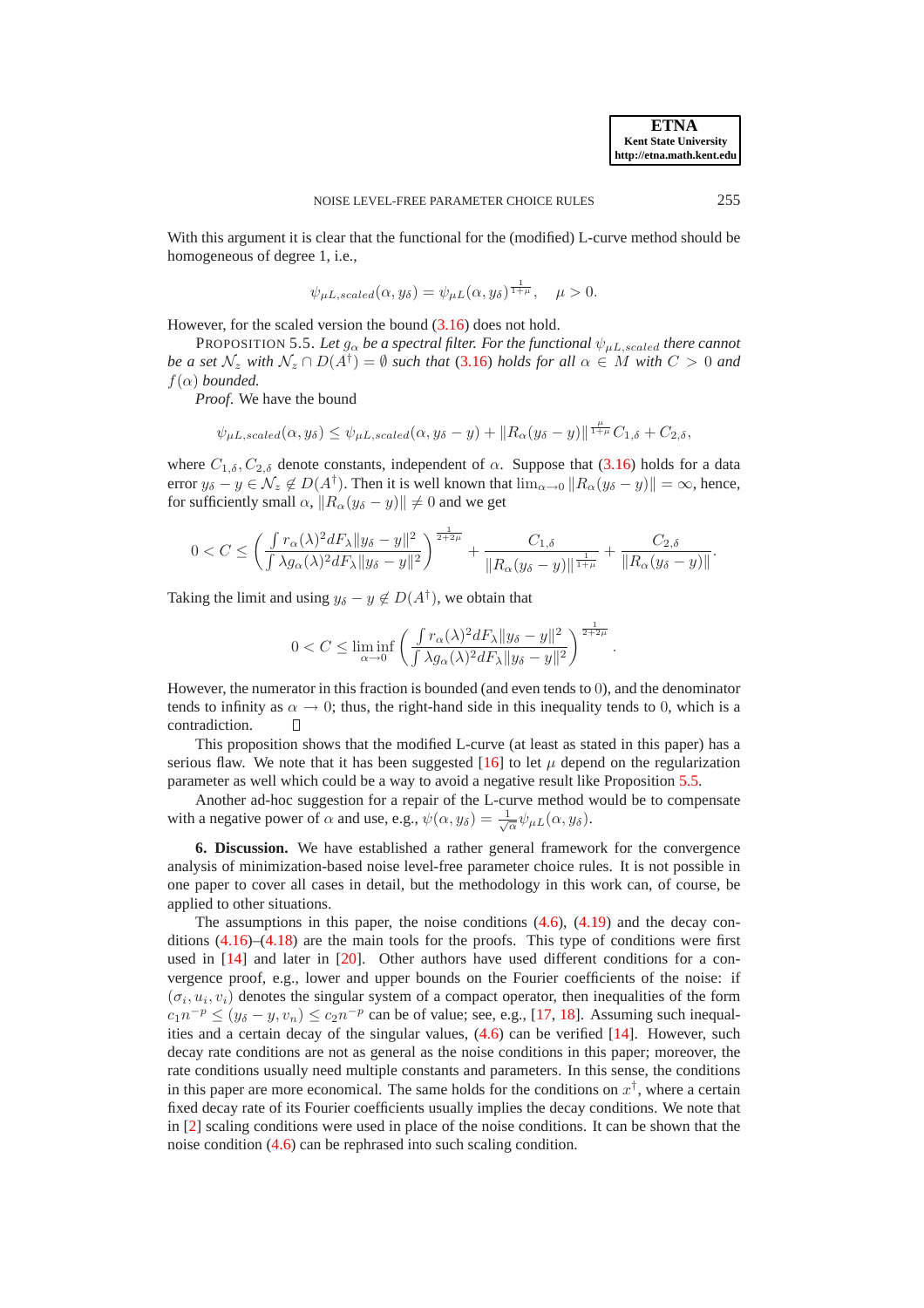## 256 S. KINDERMANN

Of course, there is no way to verify the noise condition and decay conditions in reality, unless the noise and the exact solution are known. Concerning the noise condition, this is similar to the usual parameter choice rule, where one assumes the noise level to be known. In noise level-free parameter choice rules, we replace the assumption of a known  $\delta$  by a qualitative assumption on the noise. The interpretation of the noise condition is that the noise has to be sufficiently "nonsmooth", or, more precisely, it should not be in in  $R(A)$ . In fact, this agrees with the Bakushinskii veto, where a counterexample for the convergence of noise level-free parameter choice rules is constructed by using noise that is in  $R(A)$ . The noise condition is usually satisfied for random noise; however, it should be noted that [\(4.6\)](#page-13-0) also depends on the smoothing properties of  $A$ . The more smoothing (in terms of the decay of the singular values) the operator is, the less restrictive is the noise condition. Again, this fits our interpretation that the noise should not be in  $R(A)$ , because for a highly smoothing operator it is quite unlikely that noise is smooth enough to be close to  $R(A)$ . The noise condition is central to the convergence of parameter choice rules, thus the least desirable setup for noise level-free parameter choice rule is an operator that is only mildly ill-posed together with data noise that is smooth.

Without additional conditions on the exact solution, the noise level-free parameter choice rules only yield suboptimal convergence rates, unless decay conditions [\(4.16\)](#page-15-0) or [\(4.17\)](#page-15-1) hold. These are assumptions on the exact solution that have to be made similar to (and together with) a source condition. While a source condition is a smoothness condition stated independently of the regularization method, the interpretation of the decay condition is that the smoothness of  $x^{\dagger}$  should be close to the qualification of the regularization method (or close to  $\mu_0 - \frac{1}{2}$  in the case of  $\psi_{HR,\infty}$ ). Note that if the smoothness index coincides with the qualification index then the decay conditions are trivially satisfied. It is an important fact that the convergence rates for noise level-free parameter choice rules depend on the regularization method in a crucial way, which is different from  $\delta$ -based rules. From the analysis in this paper, we observed that low saturating methods yield better convergence rates in case of Hölder source conditions. The worst scenario for noise level-free parameter choice rules in terms of convergence rates is a regularization method that has no finite qualification index (such as Landweber iteration, or spectral cutoff) together with an exact solution that has low smoothness. At least for  $\psi_{HR,\infty}$  this can be seen from the numerical results in [\[21,](#page-24-16) Table 34].

Comparing the methods  $\psi_{QO}, \psi_{DQO}, \psi_{HR,\tau}$ , we have seen that with regard to convergence they behave quite similar. The Hanke-Raus rules require a weaker noise condition, but the difference between the sets  $\mathcal{N}_1$  and  $\mathcal{N}_2$  is probably not important in practice. In view of convergence rates, we have observed that  $\psi_{QO}, \psi_{DQO}, \psi_{HR,\mu_0}$  yield similar convergence rates (in the finite qualification case), while  $\psi_{HR,\infty}$  behaves differently. There is not a general answer for which of the rules is better; rather the choice depends on the smoothness of  $x^{\dagger}$ . If the smoothness index  $\mu$  of  $x^{\dagger}$  is close to the qualification, then the first rules are better, while if  $\mu$  is close to  $\mu_0 - \frac{1}{2}$ , the rule  $\psi_{HR,\infty}$  is better. In this respect the residual-based method  $\psi_{HR,\infty}$  behaves similarly to the discrepancy principle, which also does not yield the best convergence rates in the whole range  $\mu \leq \mu_0$ , but saturates before [\[6\]](#page-24-0). The rules  $\psi_{OO}, \psi_{DOO}$ behave quite similarly in many respect, which justifies the view of  $\psi_{DOO}$  as a discretized version of  $\psi_{QO}$ . Moreover, the rule  $\psi_{DQO}$  is probably the easiest one to implement.

Let us finally note that our analysis reveals the reason for the reported success of noise level-free parameter choice rules in practice. As far as we know, most of the numerical comparisons of these rules have used random noise and rather regular exact solutions, which means that the noise conditions and decay conditions were satisfied. Moreover, our analysis can also be used to explain and understand "inverse crimes": it has been proposed that a fair comparison of parameter choice rules should not exclusively use random noise, but also, e.g.,